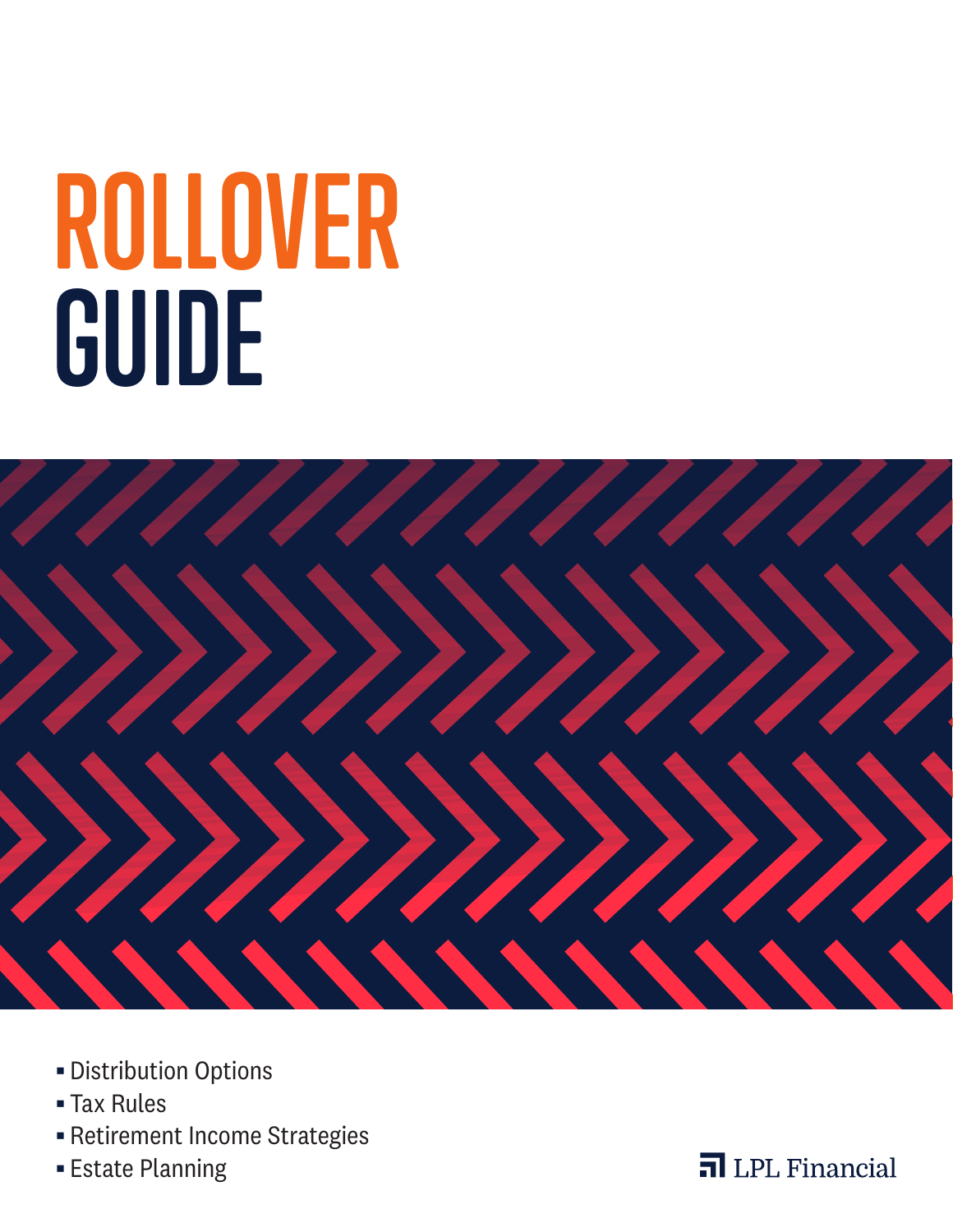# **CONTENTS**

| Understanding the role of a rollover in retirement income strategies and estate planning14 |  |
|--------------------------------------------------------------------------------------------|--|
|                                                                                            |  |
|                                                                                            |  |
|                                                                                            |  |
|                                                                                            |  |
|                                                                                            |  |
|                                                                                            |  |
|                                                                                            |  |
|                                                                                            |  |
|                                                                                            |  |
|                                                                                            |  |
|                                                                                            |  |
|                                                                                            |  |
|                                                                                            |  |
|                                                                                            |  |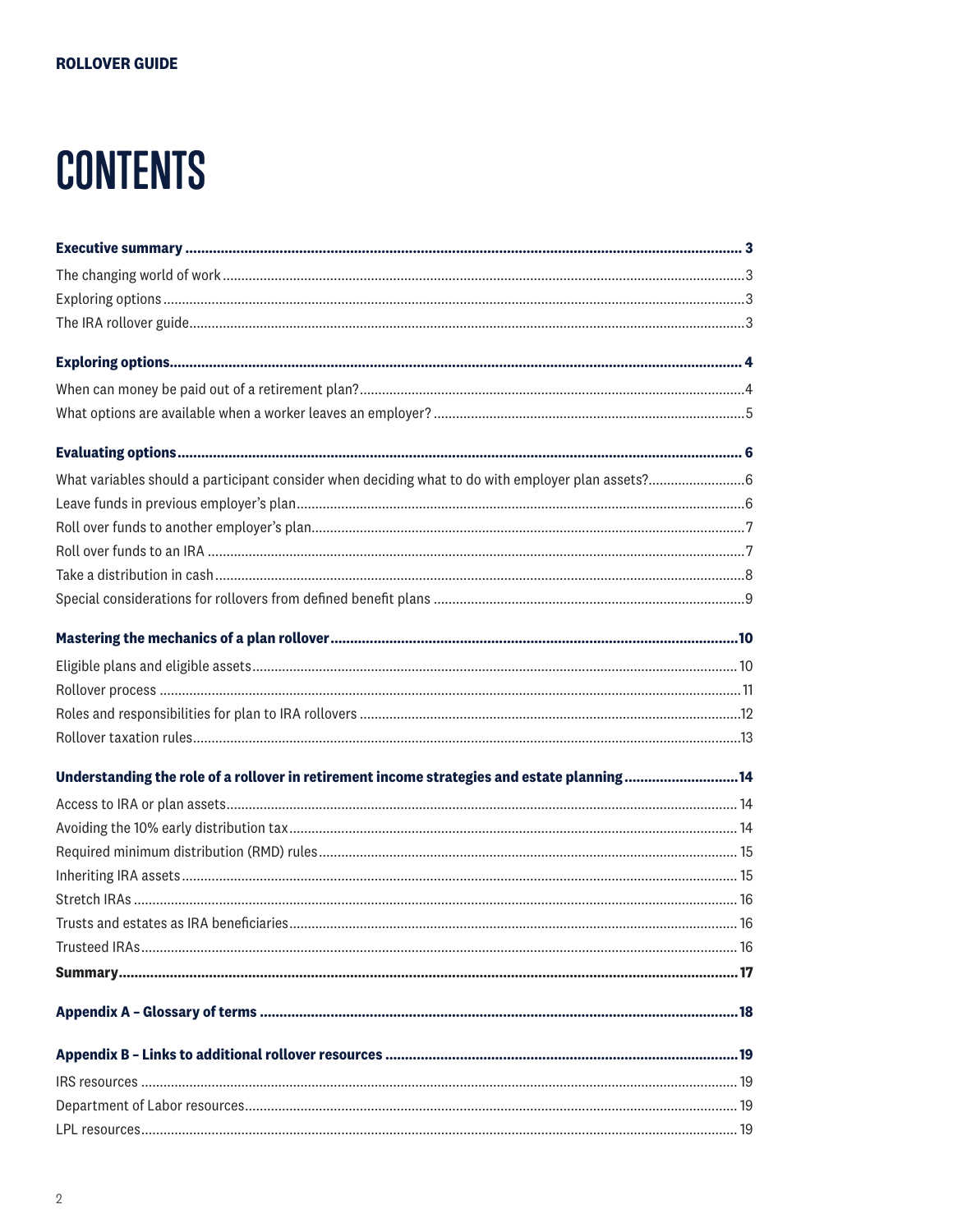# **EXECUTIVE SUMMARY**

# **The changing world of work**

Most workers in the United States count on employers to help them save for a financially secure retirement. The U.S. retirement market holds more than \$37 trillion in retirement savings. This includes employer-sponsored retirement plans and IRAs.<sup>1</sup>

One of the most important financial decisions workers will make is what to do with assets they have accumulated in their employer's retirement plan when they leave their job. Traditionally, this decision needed to be made when workers retired, but it's not just a retirement issue anymore.

Today, most workers will change jobs several times during their working years. Unlike past generations who may have spent most of their career with a single employer, the median tenure for a worker today is only 4.2 years? Each worker who decides to go to work for a new employer may be faced with the decision of what to do with the retirement plan assets in their prior employer's plan. The choices workers make each time they change jobs will have a significant impact on their retirement nest eggs.

In addition to job changers, by 2030, all baby boomers, currently estimated at 73 million, will reach age 65 or older.<sup>3</sup> They will need to decide what to do with the funds they have saved through their employers' retirement plans.

# **Exploring options**

Most workers will have four options for their retirement plan assets when they leave an employer:

- Leave the assets in the plan
- Roll the assets to another employer's plan (if continuing to work and plan is available)
- Roll the assets to an individual retirement account (IRA), with LPL or with another financial services firm; or
- Cash out the retirement savings

Determining which option is best can be challenging. There is no "one size fits all" solution. The best choice will vary depending upon an individual's unique financial needs and savings objectives.

Many workers have chosen to roll their savings from their prior employer's plan into an IRA. IRAs currently hold over \$13.2 trillion, representing a substantial portion of overall retirement savings in the U.S.<sup>4</sup> But, an IRA rollover is not the only option and it may not be the best choice for a particular individual. Regulatory agencies—including the Securities and Exchange Commission (SEC); the Department of Labor (DOL); the Financial Industry Regulatory Authority (FINRA), the regulatory agency that oversees brokerdealers; and state securities regulators—

have emphasized how important it is for participants in an employer-sponsored retirement plan to understand all of their options and evaluate multiple factors when deciding whether to roll assets out of an employer-sponsored retirement plan.4

# **The Rollover Guide**

The objective of the IRA Rollover Guide is to provide foundational education regarding how and when assets can be rolled out of an employer-sponsored retirement plan. The guide will highlight some of the variables that should be considered when evaluating the four distribution options and will describe the tax rules that apply to rollover transactions. The guide also contains a Glossary of Terms (Appendix A) defining many of the common technical terms individuals may encounter as they explore rollover options.

As with any important financial decision, an individual is often well served by seeking professional assistance. Financial advisors with investment expertise, as well as tax and legal advisers, can provide valuable support to individuals who want to learn more about their rollover options.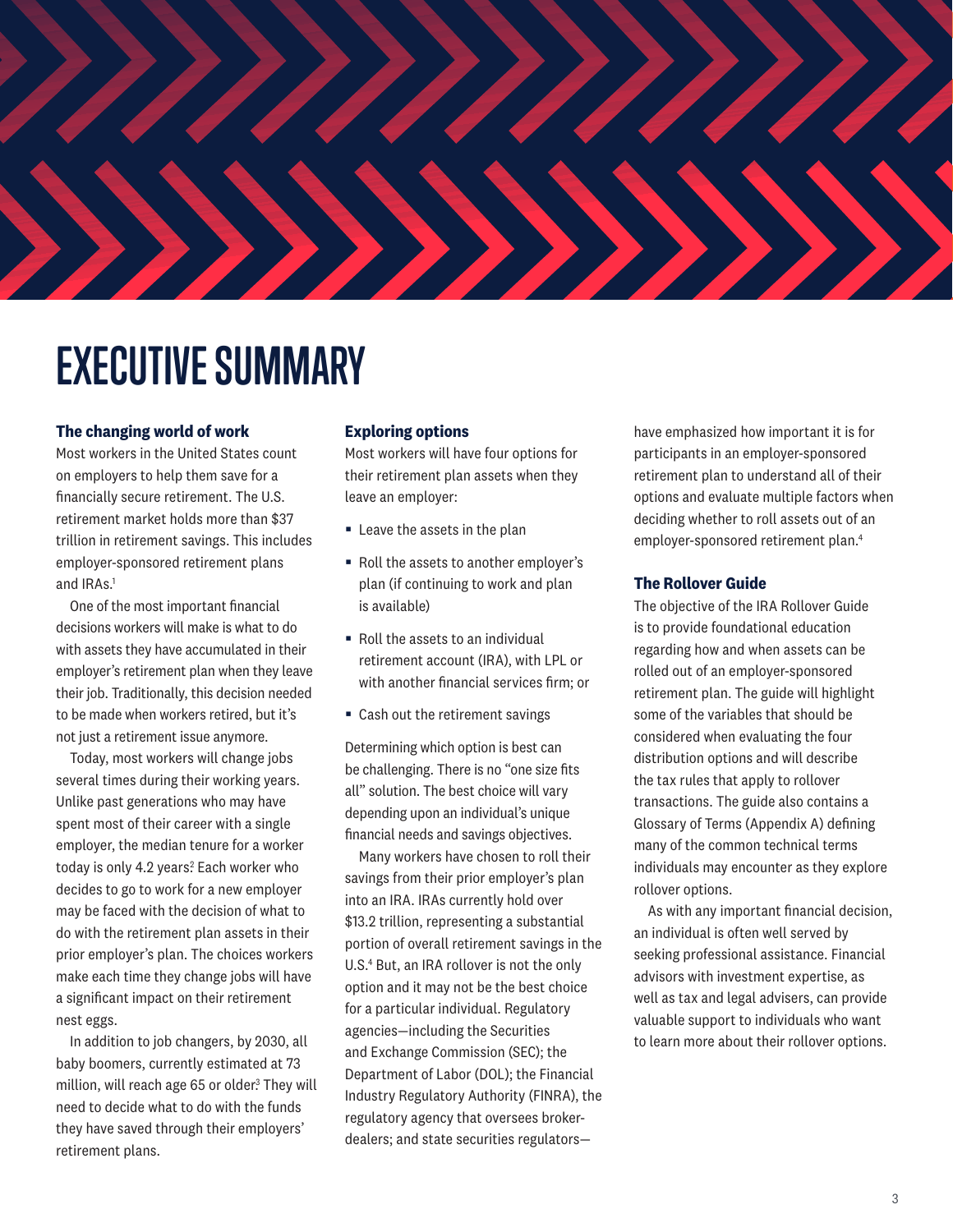# **Automatic rollovers**

Some rollovers occur automatically, even though an individual has not requested a payout from the employer plan. Many plans are designed to automatically pay out assets when a worker terminates employment if the individual has a plan balance of less than \$5,000 and has not directed the plan administrator to either make a distribution or roll it to another plan. These payouts are sometimes referred to as "automatic rollovers" or "force-outs."

- § If the balance is \$1,000 or less, it may be simply cashed out and sent to the individual without the individual's authorization.
- If the vested plan balance is between \$1,000 and \$5,000, the amount automatically disbursed from the plan may be rolled over to an IRA that is set up on behalf of the former employee.

# **EXPLORING OPTIONS**

# **When can money be paid out of a retirement plan?**

Retirement plans offered by employers such as 401(k), 403(b), profit sharing, and defined benefit plans—are intended to help workers save for retirement, not to help them manage their short-term spending needs. To discourage retirement plan savings from being depleted early, there are a number of tax rules that restrict access to retirement savings prior to retirement years. One of these rules allows distributions from an employer plan only after certain events occur. These are sometimes referred to as "distribution triggering events." Two common triggering events are severance from employment and plan termination. Special triggering event rules apply to certain types of contributions. For example, an employee's deferrals into a 401(k) plan can only be disbursed if the individual has reached age 59½; or the individual has died, separated from service, retired, or become disabled (as defined in the plan document and the IRS); or the plan has terminated.

A rollover from an employer plan to an IRA or to another eligible plan generally cannot occur unless there has been a triggering event. Most rollovers are triggered by workers leaving their employers. However, some plans are designed to permit rollovers of certain types of assets while an individual is still employed (e.g., assets originating from a prior employer's plan or after the employee reaches age 59 1/2). These types of distributions are referred to as "in-service" distributions.

One way to identify triggering events that apply to a specific plan is to review the plan's Summary Plan Description (SPD). This document describes the plan's features, including distribution options, and must be provided to each worker who participates in the plan. Other sources for this information include the plan's recordkeeper, administrator, or participant support services available online or through a call center.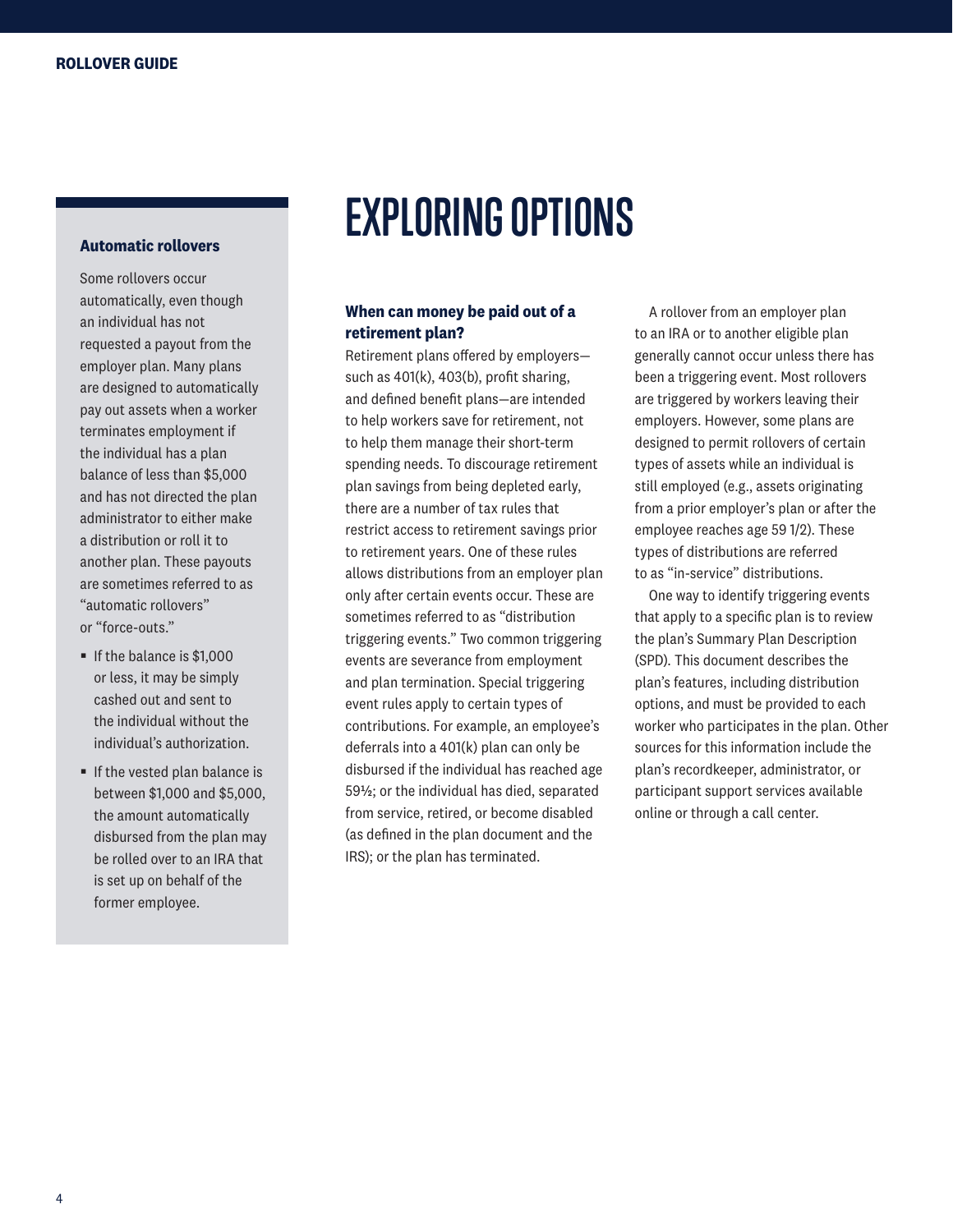# **What options are available when a worker leaves an employer?**

Once individuals are eligible to take a distribution in a defined contribution plan, they typically have four options.<sup>5</sup>





# Before Separation

A worker invests part of their income in an employersponsored 401(k) plan. The worker may have access to professional investment advice in the plan and the employer (plan sponsor or another expert) is responsible for selecting and monitoring the investment options and plan service providers.



After Separation When the worker leaves their job, they might be able to keep their assets in the plan, subject to the \$5,000 limit discussed on the previous page.



Next Step The worker generally has four basic options for dealing with the 401(k) savings from his previous job.



### Four Basic Options

- Leave funds in the employer's plan
- Roll over funds to another employer's plan if available
- § Roll over funds to an IRA
- Cash out (subject to tax and penalties)

When a worker is eligible to take a distribution that may be rolled over, the plan administrator must provide a written explanation of the rules and tax consequences pertaining to the worker's distribution and rollover options. These notices are sometimes referred to as "402(f) notices," based on the section of the Internal Revenue Code that contains the requirements for this notice. These notices are one resource for exploring the worker's distribution options. A copy of the distribution notice may be requested from the plan's administrator.

# **See a glossary of terms and a list of resources later in this document.**

"Rollover" – A distribution from an IRA or retirement plan that is moved directly or indirectly within 60 days to a receiving IRA or retirement plan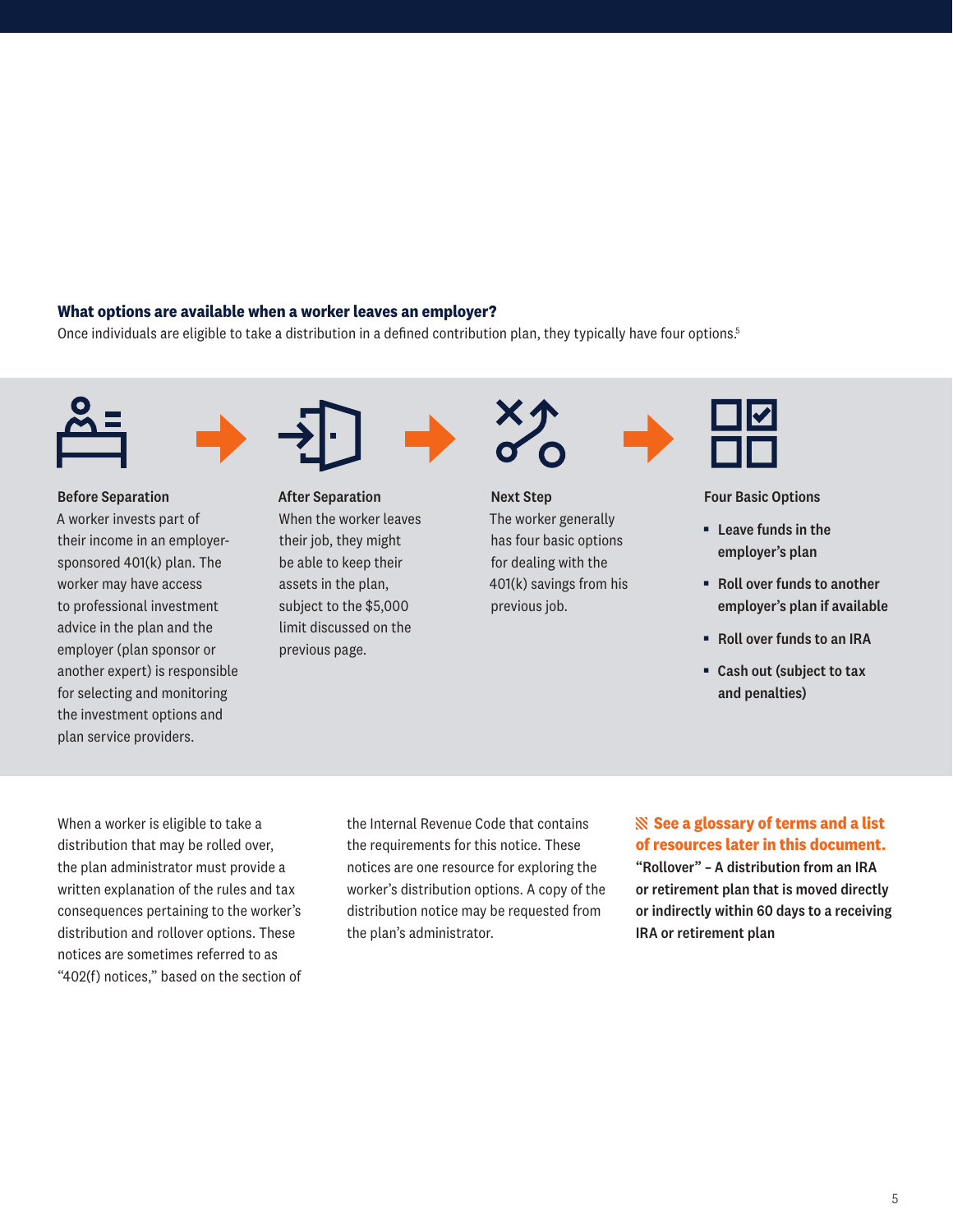# **EVALUATING OPTIONS**

# What variables should a participant consider when deciding what to do with employer plan assets?

| Leave funds in previous employer's plan    |                                                                                                                                                                                                                                                                                                                                                                                                                                                                                                                                                                                                                                                                                                                 |  |  |  |  |
|--------------------------------------------|-----------------------------------------------------------------------------------------------------------------------------------------------------------------------------------------------------------------------------------------------------------------------------------------------------------------------------------------------------------------------------------------------------------------------------------------------------------------------------------------------------------------------------------------------------------------------------------------------------------------------------------------------------------------------------------------------------------------|--|--|--|--|
| <b>Potential benefits</b>                  |                                                                                                                                                                                                                                                                                                                                                                                                                                                                                                                                                                                                                                                                                                                 |  |  |  |  |
| Investment options                         | Investment options are required to be prudently selected and monitored by a plan.                                                                                                                                                                                                                                                                                                                                                                                                                                                                                                                                                                                                                               |  |  |  |  |
| Fees and fee disclosures                   | Plans have access to certain lower cost investment share classes and products that are<br>generally not available to IRA and other retail investors.<br>Investment fees will likely be lower when offered through retirement plans as compared with<br>individual retail accounts.<br>" Standardized fee disclosures must be provided to help individuals compare costs among plan<br>investment options and to alert individuals to fees charged to their account.<br>Some administrative costs may be paid by the employer.                                                                                                                                                                                   |  |  |  |  |
| Plan administration and other services     | Employer is responsible for administering the plan in compliance with various laws and<br>regulations.<br>. Plan may offer services such as access to investment advice, education, call center support.                                                                                                                                                                                                                                                                                                                                                                                                                                                                                                        |  |  |  |  |
| Distributions and loans                    | " Many plans allow loans to active employees, permitting access to plan assets with the ability to<br>restore tax-advantaged retirement savings.<br>In addition to other exceptions, separation from service after age 55 is an exemption from the<br>10% early distribution tax (for distributions taken prior to age 591/2) that is available for qualified<br>plan distributions but not IRA distributions.                                                                                                                                                                                                                                                                                                  |  |  |  |  |
| Creditor protection                        | • Plan assets are generally not subject to creditor claims.                                                                                                                                                                                                                                                                                                                                                                                                                                                                                                                                                                                                                                                     |  |  |  |  |
| Other benefits                             | Pre-tax assets and tax-deferred earnings are not included in income until distributed from<br>the plan.                                                                                                                                                                                                                                                                                                                                                                                                                                                                                                                                                                                                         |  |  |  |  |
| <b>Considerations</b>                      |                                                                                                                                                                                                                                                                                                                                                                                                                                                                                                                                                                                                                                                                                                                 |  |  |  |  |
| Investments                                | " Menu of investments is determined by the plan fiduciary and may be narrower than in an IRA.                                                                                                                                                                                                                                                                                                                                                                                                                                                                                                                                                                                                                   |  |  |  |  |
| Fee plan administration and other services | Employer has the option to charge former employees' accounts for certain administrative fees<br>that are not being assessed against current employees.<br>Employer chooses service providers and available services for plan participants.                                                                                                                                                                                                                                                                                                                                                                                                                                                                      |  |  |  |  |
| Distributions and loans                    | • Plan may allow someone who is still employed to delay the required minimum distributions<br>(RMDs) at age 72.<br>Some plans require loan repayments to be made through wage withholding, limiting loan access<br>for former employees.<br>" Plan may limit the types of distributions allowed, making it less feasible to take a stream of<br>retirement income payments (commonly called "installment payments") or to implement<br>estate planning strategies.<br>" Depending on the plan, investments designed to provide long-term retirement income (e.g.,<br>annuities) may not be available.<br>• 20% mandatory withholding on distributions (withholding also applies to distributions<br>from IRAs). |  |  |  |  |
| Other considerations                       | If an individual has worked for several employers during their career, they may have assets in<br>several different plans.                                                                                                                                                                                                                                                                                                                                                                                                                                                                                                                                                                                      |  |  |  |  |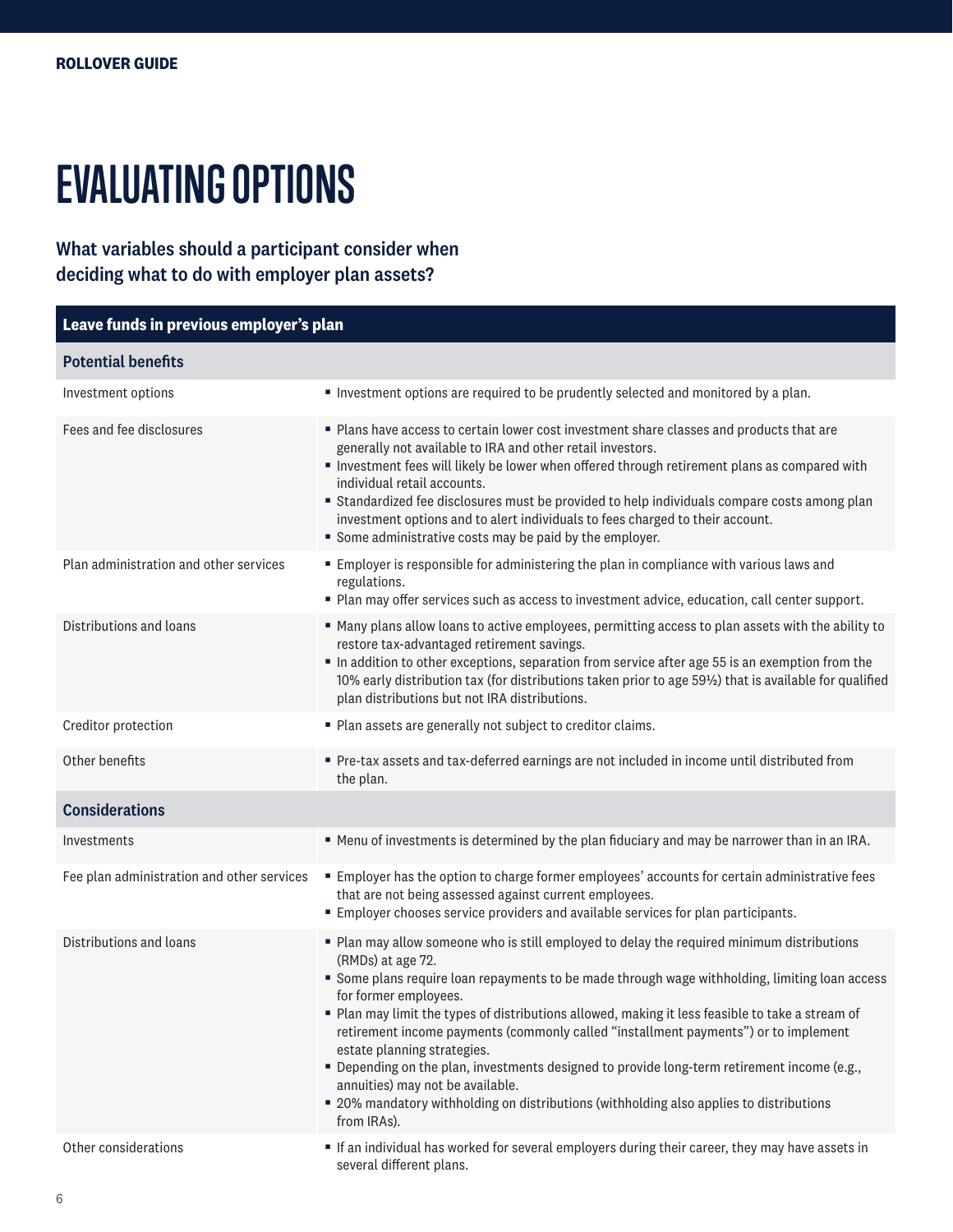| Roll over funds to another employer's plan                            |                                                                                                                                                                                                                                                                                                                                                                                                                                                                                                                                                                                                                                                                                                                                                                                                                     |  |  |  |  |
|-----------------------------------------------------------------------|---------------------------------------------------------------------------------------------------------------------------------------------------------------------------------------------------------------------------------------------------------------------------------------------------------------------------------------------------------------------------------------------------------------------------------------------------------------------------------------------------------------------------------------------------------------------------------------------------------------------------------------------------------------------------------------------------------------------------------------------------------------------------------------------------------------------|--|--|--|--|
| Same potential outcomes as leaving assets in previous employer's plan |                                                                                                                                                                                                                                                                                                                                                                                                                                                                                                                                                                                                                                                                                                                                                                                                                     |  |  |  |  |
| Potential benefits                                                    | Plan terms vary, but generally include the same potential benefits as leaving assets in previous<br>employer's plan.<br>Ability to consolidate assets to simplify investment decisions and overall management of<br>retirement savings.                                                                                                                                                                                                                                                                                                                                                                                                                                                                                                                                                                             |  |  |  |  |
| Considerations                                                        | " Plan terms vary, but generally include the same considerations as leaving assets in previous<br>employer's plan. However, active employees may have access to loans and the employer might<br>cover administrative fees and expenses for active employees.<br>" Need to compare investment options, plan features, distribution options, fees, and services in<br>the available employer plans.                                                                                                                                                                                                                                                                                                                                                                                                                   |  |  |  |  |
| <b>Roll over funds to an IRA</b>                                      |                                                                                                                                                                                                                                                                                                                                                                                                                                                                                                                                                                                                                                                                                                                                                                                                                     |  |  |  |  |
| <b>Potential benefits</b>                                             |                                                                                                                                                                                                                                                                                                                                                                                                                                                                                                                                                                                                                                                                                                                                                                                                                     |  |  |  |  |
| Investments                                                           | Access to a broader range of investment service providers and service options than typically<br>available in an employer plan.<br>• IRA owner can change investment service providers and service options (subject to IRA<br>provider requirements).                                                                                                                                                                                                                                                                                                                                                                                                                                                                                                                                                                |  |  |  |  |
| Fees and fee disclosures                                              | . IRA provider is required to provide a disclosure statement explaining the features of the IRA,<br>serving a purpose similar to the Summary Plan Description provided for employer plans.<br>• Securities regulations require disclosures of fees and conflicts of interest for IRAs held with<br>broker-dealers and investment advisers.                                                                                                                                                                                                                                                                                                                                                                                                                                                                          |  |  |  |  |
| IRA administration and other services                                 | • IRA trustee or custodian handles contribution and distribution reporting and will assist with<br>age-72 RMD calculations.<br>• Other services, such as investment advice, brokerage recommendations, and investor<br>education, are available and depend on what the IRA owner selects.                                                                                                                                                                                                                                                                                                                                                                                                                                                                                                                           |  |  |  |  |
| Distributions and loans                                               | " Distributions are generally available without a specific triggering event at any time (subject to<br>potential taxes, penalties, and IRA provider limitations).<br>In addition to other exceptions, distributions for certain higher education expenses, first-<br>home purchases, and payment of certain insurance premiums are exempt from the 10% early<br>distribution tax (for distributions taken prior to age 59 1/2).<br>In certain circumstances federal income tax is withheld at 10% if no election is made at the time<br>of an IRA distribution.<br>" You may elect to have no tax or a different amount withheld.<br>Roth IRAs are not subject to the age-72 RMD rules.<br>- Flexibility regarding distribution timing and amount can support retirement income and estate-<br>planning objectives. |  |  |  |  |
| Creditor protection                                                   | • Creditor protection is available in bankruptcy in some states (but not to extent applicable to<br>employer plans). <sup>6</sup>                                                                                                                                                                                                                                                                                                                                                                                                                                                                                                                                                                                                                                                                                   |  |  |  |  |
| Other considerations                                                  | • IRA owners may make annual contributions to IRAs, even after age 72, provided they have<br>earned income.<br>• IRAs may be used to consolidate assets from multiple employer plans.<br>• IRAs may offer more flexible beneficiary options.                                                                                                                                                                                                                                                                                                                                                                                                                                                                                                                                                                        |  |  |  |  |
| <b>Considerations</b>                                                 |                                                                                                                                                                                                                                                                                                                                                                                                                                                                                                                                                                                                                                                                                                                                                                                                                     |  |  |  |  |
| Investments                                                           | RAs typically do not have access to lower cost institutional share classes and specialized<br>investment options available only to plans.<br>• IRA owner is generally responsible for selecting and monitoring investments unless the IRA<br>owner engages an advisor to provide discretionary investment services.                                                                                                                                                                                                                                                                                                                                                                                                                                                                                                 |  |  |  |  |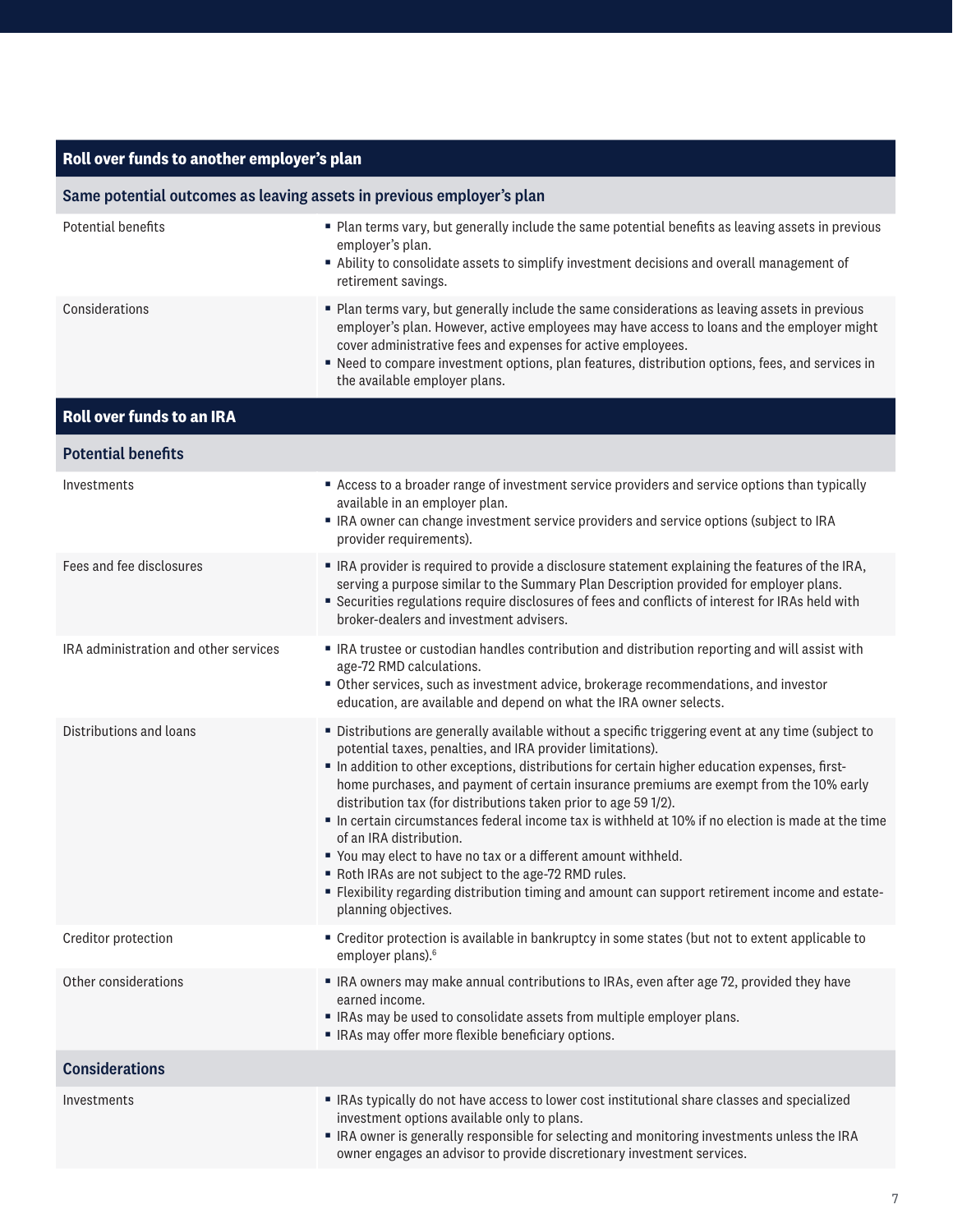| Roll over funds to an IRA (Cont.)      |                                                                                                                                                                                                                                                                                                                                                                                                                                                                                                                                                                         |
|----------------------------------------|-------------------------------------------------------------------------------------------------------------------------------------------------------------------------------------------------------------------------------------------------------------------------------------------------------------------------------------------------------------------------------------------------------------------------------------------------------------------------------------------------------------------------------------------------------------------------|
| <b>Considerations</b>                  |                                                                                                                                                                                                                                                                                                                                                                                                                                                                                                                                                                         |
| Fees and fee disclosures               | • IRAs and IRA investment options are generally more expensive than plans. Increased costs will<br>reduce the performance of your investments and your total retirement savings over time.<br>The standard fee disclosures provided to employer plan participants are not typically provided<br>for IRAs.                                                                                                                                                                                                                                                               |
| Plan administration and other services | • IRA owner is responsible for administering the IRA, with support from the IRA trustee<br>or custodian.<br>Services depend on what the IRA owner selects and may be more limited than offered in the<br>employer plan (e.g., education, investment advice, support line).                                                                                                                                                                                                                                                                                              |
| Distribution and loans                 | No loans permitted from IRAs.<br>A 10% early distribution tax applies to taxable distributions taken prior to age 591/2,<br>unless an exception applies.<br>In certain circumstances federal income tax is withheld at 10% if no election is made<br>at the time of an IRA distribution.<br>" You may elect to have no tax or a different amount withheld.                                                                                                                                                                                                              |
| Creditor protection                    | RAs are protected under federal bankruptcy law; protection amounts<br>may vary depending on state law. For more information, see<br>http://moranknobel.com/news/State_Laws_Protecting_IRAs.pdf<br>RAs are not afforded the broad federal protection from other types of creditor claims<br>available for employer plans; however, state law may provide certain protections. <sup>6</sup>                                                                                                                                                                               |
| Other considerations                   | RMDs must begin at age 72 for traditional IRAs.<br>Inherited IRAs received January 1, 2020, and later must be fully distributed within<br>10 years for certain beneficiaries.<br>■ There are exceptions to the 10-year distribution rule for spouses, minor children,<br>beneficiaries less than 10 years younger than the decedent, and disabled individuals.<br>Employer stock rolled from an employer plan to an IRA will be taxed as ordinary<br>income when distributed, whereas stock held in other types of accounts may qualify<br>for capital gains treatment. |
| Take a distribution in cash            |                                                                                                                                                                                                                                                                                                                                                                                                                                                                                                                                                                         |
| <b>Potential benefits</b>              |                                                                                                                                                                                                                                                                                                                                                                                                                                                                                                                                                                         |
| Distribution                           | " You can have money to spend now.                                                                                                                                                                                                                                                                                                                                                                                                                                                                                                                                      |
| <b>Considerations</b>                  |                                                                                                                                                                                                                                                                                                                                                                                                                                                                                                                                                                         |
| <b>Distributions</b>                   | " Taking a cash distribution comes with a price. If you are thinking about cashing out, be sure to<br>factor in these penalties and consider if you would be better off keeping your money invested<br>for the long term.<br>" If you are under age 59 1/2, a 10% early withdrawal penalty may apply.<br>" Your distribution may also be subject to state and federal taxes, regardless of your age.<br>" You may also owe a mandatory 20% federal withholding tax.                                                                                                     |

- Taking a distribution of shares of company stock may lower taxes, if eligible.
- Consult your tax advisor for additional information.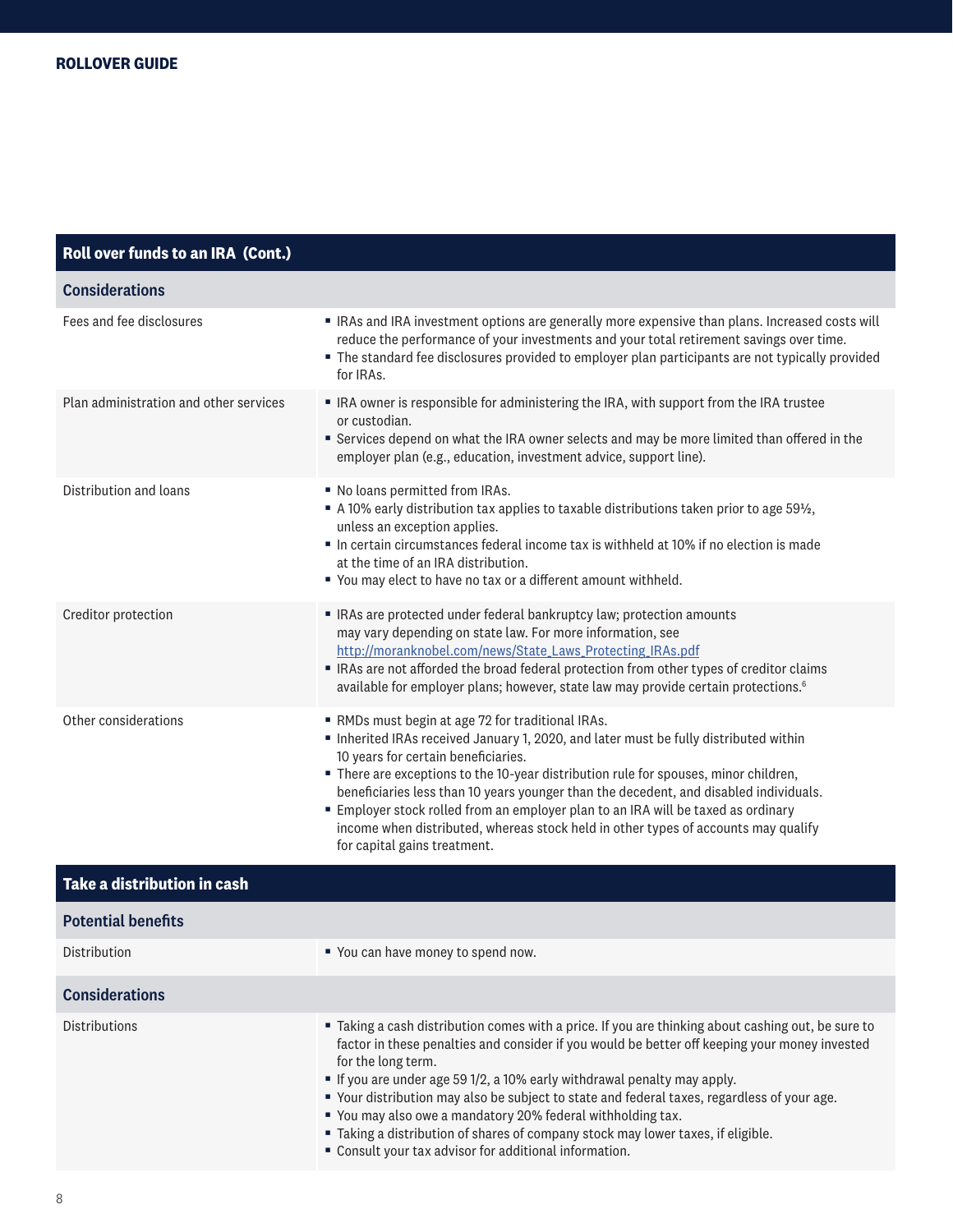# **Special considerations for rollovers from defined benefit plans**

The distribution options available in defined benefit plans are different from those commonly available in defined contribution plans. Defined benefit plans offer payments in the form of a life annuity that is guaranteed for life. Unlike defined contribution plans, which base the distribution amount on the amount contributed to the plan (plus earnings), a defined benefit plan calculates the amount of the payments based on a formula that takes into account certain factors such as the employee's years of service with the employer, compensation, and age at retirement. These payments are not eligible to be rolled over to an IRA or another employer's plan. Some defined benefit plans also allow individuals to take a lump sum amount. This lump sum may be eligible to be rolled over to an IRA or another eligible plan. While the impact of rolling a lump sum to an IRA or a new employer's defined contribution plan would be the same as outlined in the previous charts, leaving assets in the former employer's defined benefit plan and taking distributions from the plan have some unique characteristics that should be taken into consideration.

### Funding and Investments

- $\blacksquare$  In contrast to an IRA or 401(k) plan, your benefit is guaranteed (subject to adequate funding by the plan sponsor), and you do not bear investment risk
- Plan sponsor is responsible for making contributions to fund the projected payments, based on actuarial calculations
- Plan sponsor selects and monitors investments and bears the investment risk

### Distributions

- In-service distributions are not permitted prior to age 62
- Predictable payment amounts (e.g., monthly) are based on plan's benefit formula, not tied to investment performance
- Payments are guaranteed for participant's life (or joint life of participant and spouse)
- Pension Benefit Guarantee Corporation (PBGC) guarantees payment up to a certain level if employer is unable to make payments
- Payments are usually locked in once they begin and cannot be changed

# **Exploring options**

Most workers will have four options for their retirement plan assets when they leave an employer:

- Leave the assets in the prior employer's plan
- Roll the assets to a new employer's plan (if continuing to work and plan is available)
- Roll the assets to an IRA
- Cash out the retirement savings

Determining which option is best can be challenging for individuals. There is no "one size fits all" solution. The best choice will vary depending upon an individual's unique financial needs and savings objectives.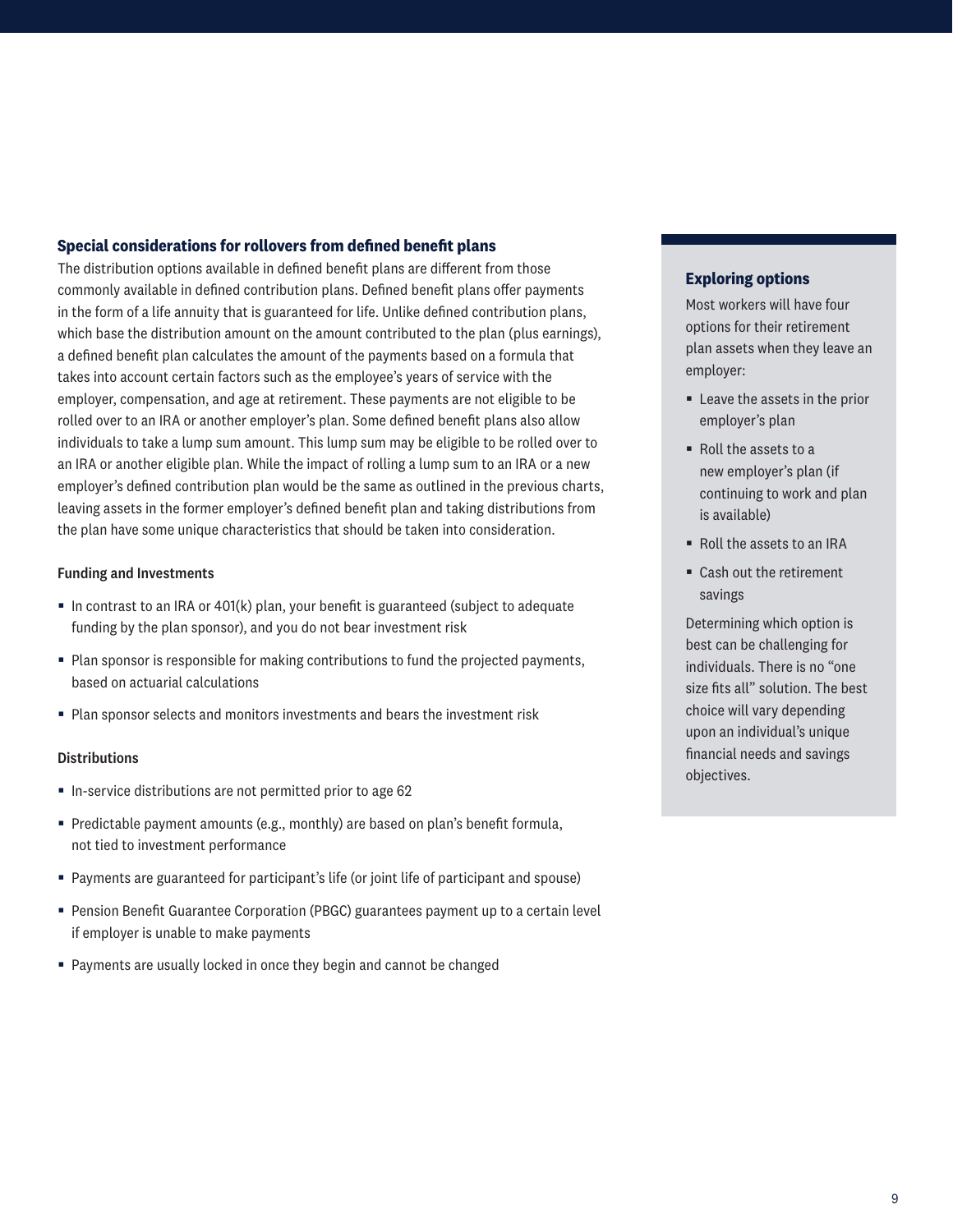# **MASTERING THE MECHANICS OF A PLAN ROLLOVER**

The previous sections addressed when assets could be rolled over and what factors individuals may want to consider when evaluating whether a rollover to an IRA or another eligible plan is appropriate for their retirement plan assets. In this section, we will address the mechanics of a rollover and introduce the players that are typically involved in a rollover.

# **Eligible plans and eligible assets**

If an individual decides a rollover from a plan to an IRA or another plan is the best option, they need to select an eligible retirement arrangement to receive the rollover. As discussed earlier in the guide, an IRA is not the only option. In an effort to preserve

retirement plan assets for retirement, the laws and regulations allow for fairly free movement of assets among different types of retirement plans. The following chart, with data by the IRS, lists the types of plans and IRAs that can accept rollovers.

### **Rollover chart**

| <b>Roll From</b>                                                       | <b>Roll To</b>                        |                                       |                                         |                                       |                                       |                                      |                         |                                                                               |
|------------------------------------------------------------------------|---------------------------------------|---------------------------------------|-----------------------------------------|---------------------------------------|---------------------------------------|--------------------------------------|-------------------------|-------------------------------------------------------------------------------|
|                                                                        | <b>Roth IRA</b>                       | <b>Traditional</b><br><b>IRA</b>      | <b>SIMPLE IRA</b>                       | <b>SEP-IRA</b>                        | Governmental<br>457(b)                | <b>Oualified Plan</b><br>$(pre-tax)$ | 403(b)<br>$(pre-tax)$   | <b>Designated</b><br><b>Roth Account</b><br>(401(k),<br>$403(b)$ or<br>457(b) |
| <b>Roth IRA</b>                                                        | Yes <sup>2</sup>                      | <b>No</b>                             | N <sub>o</sub>                          | <b>No</b>                             | N <sub>o</sub>                        | <b>No</b>                            | <b>No</b>               | No                                                                            |
| <b>Traditional IRA</b>                                                 | Yes <sup>3</sup>                      | Yes <sup>2</sup>                      | Yes <sup>2,7</sup> , after<br>two years | Yes <sup>2</sup>                      | Yes <sup>4</sup>                      | Yes                                  | Yes                     | <b>No</b>                                                                     |
| <b>SIMPLE IRA</b>                                                      | Yes <sup>3</sup> , after<br>two years | Yes <sup>2</sup> , after<br>two years | Yes <sup>2</sup>                        | Yes <sup>2</sup> , after<br>two years | Yes <sup>4</sup> , after<br>two years | Yes, after<br>two years              | Yes, after<br>two years | No                                                                            |
| <b>SEP-IRA</b>                                                         | Yes <sup>3</sup>                      | Yes <sup>3</sup>                      | Yes <sup>2,7</sup> , after<br>two years | Yes <sup>2</sup>                      | Yes <sup>4</sup>                      | Yes                                  | Yes                     | <b>No</b>                                                                     |
| Governmental<br>457(b)                                                 | Yes <sup>3</sup>                      | Yes                                   | Yes <sup>7</sup> , after<br>two years   | Yes                                   | Yes                                   | Yes                                  | Yes                     | Yes <sup>3,5</sup>                                                            |
| <b>Qualified Plan</b><br>$(\text{pre-tax})$                            | Yes <sup>3</sup>                      | Yes                                   | Yes <sup>7</sup> , after<br>two years   | Yes                                   | Yes <sup>4</sup>                      | Yes                                  | Yes                     | Yes <sup>3,5</sup>                                                            |
| 403 (b) (pre-tax)                                                      | Yes <sup>3</sup>                      | Yes                                   | Yes <sup>7</sup> , after<br>two years   | Yes                                   | Yes <sup>4</sup>                      | Yes                                  | Yes                     | Yes <sup>3,5</sup>                                                            |
| <b>Designated Roth</b><br><b>Account (401(k),</b><br>403(b) or 457(b)) | Yes                                   | <b>No</b>                             | N <sub>o</sub>                          | <b>No</b>                             | N <sub>o</sub>                        | <b>No</b>                            | N <sub>o</sub>          | Yes <sup>6</sup>                                                              |

1 Qualified plans include, for example, profit sharing, 401(k), money purchase, and defined benefit plans

2 Only one rollover in any 12-month period

3 Must include in income

4 Must have separate accounts

5 Must be an in-plan rollover

6 Any non-taxable amounts distributed must be rolled over by direct trustee-to-trustee transfer

7 Applies to rollover contributions after December 18, 2015

For more information regarding retirement plans and rollovers, visit Tax Information for Retirement Plans (https://www.irs.gov/retirement-plans)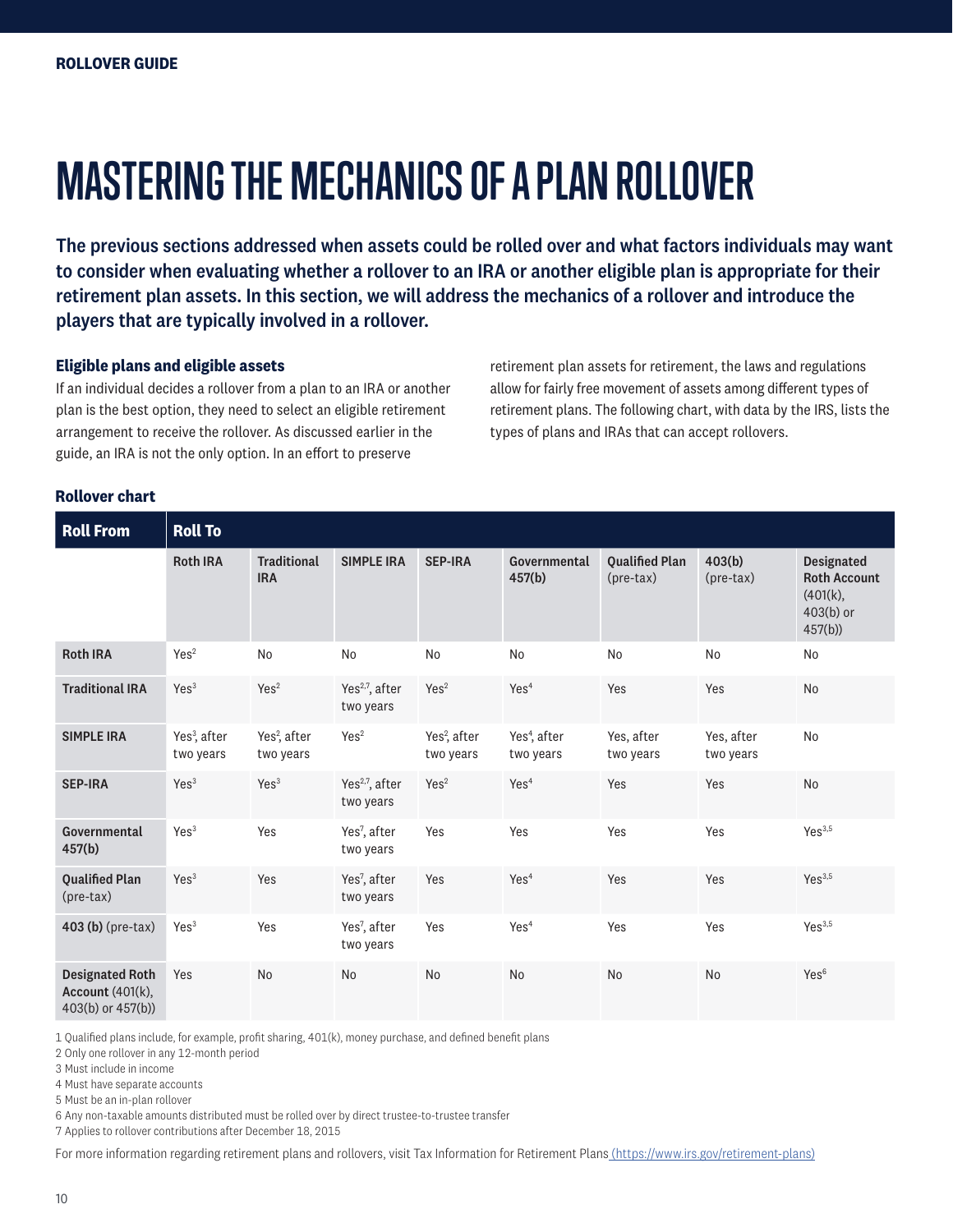Upon a distribution event, the assets in an eligible employer retirement plan are generally eligible to be rolled over to another eligible plan or IRA. Certain types of distributions, however, are not eligible to be rolled over—even if there is a distribution event.

- Age-72 required minimum distributions (RMDs)
- Hardship distributions
- A series of substantially equal periodic payments
- Corrective distributions (e.g., excesses distributed from a 401(k) plan)
- Dividends on employer securities that are distributed from a plan
- Certain costs for life insurance coverage (PS58 costs)

### **Rollover process**

Although there may be some variations based on the service providers, most rollovers to another eligible plan or an IRA will include the following steps.

- **1** Leave employer (or meet another distribution event)
- **2** Select an IRA provider and type of IRA or select another eligible plan
- **3** Sign documents to set up the IRA or have assets rolled over to another eligible plan
- **4** Initiate the rollover with the employer
- **5** Select investments for the IRA or other eligible plan
- **6** Report movement to the IRS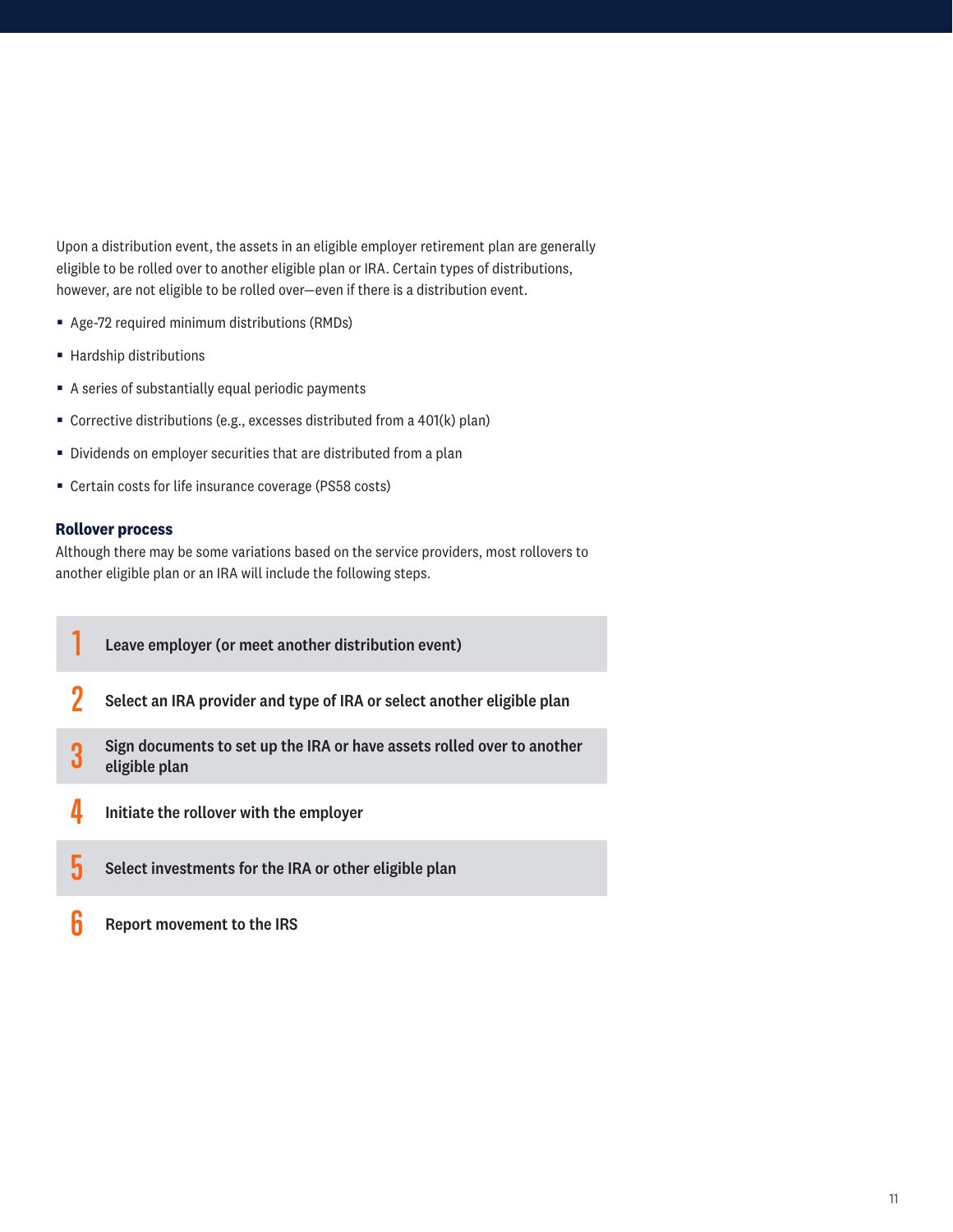# **Roles and responsibilities for plan to IRA rollovers**

An IRA rollover will usually involve a number of different players. When rolling over to another plan, roles and responsibilities will generally depend on how the plan is administered and operated. You can find out more from the plan sponsor, administrator, or recordkeeper.

| Role                       | <b>Responsibilities</b>                                                                                                                                                                                                                                                                                                                                                                                                                                                                                                                                                                                                                                                                                                                                                                                                                                                                                                                                                                                                                                                                                                                                                                                               |
|----------------------------|-----------------------------------------------------------------------------------------------------------------------------------------------------------------------------------------------------------------------------------------------------------------------------------------------------------------------------------------------------------------------------------------------------------------------------------------------------------------------------------------------------------------------------------------------------------------------------------------------------------------------------------------------------------------------------------------------------------------------------------------------------------------------------------------------------------------------------------------------------------------------------------------------------------------------------------------------------------------------------------------------------------------------------------------------------------------------------------------------------------------------------------------------------------------------------------------------------------------------|
| <b>IRA Owner</b>           | One of the prime characteristics of an IRA is that the IRA owner has control over the account, independent of an employer.<br>■ Decide what type of IRA to establish - for example, traditional or Roth<br>Select an IRA provider who will administer the IRA<br>Execute the IRA agreement and other required documentation to set up the IRA, review disclosures, and designate<br>beneficiaries<br>" Decide how much to roll over and whether to make annual contributions in future years<br>• Select services and investments from among those available through the IRA provider<br>" Track taxation, including any nondeductible contributions made to traditional IRAs (IRS Form 8606, Nondeductible IRAs)<br>Track timing rules such as the five-year rule in connection with Roth contributions<br>" Report distribution from the plan and contribution to the IRA, and any future IRA contributions and distributions to the<br>IRS on annual tax return (IRS Form 1040, U.S. Individual Income Tax Return)<br>Decide when and how much to distribute from IRA                                                                                                                                              |
| Financial<br>Professional  | Financial professionals provide investment expertise and help individuals evaluate the costs and benefits of various IRA<br>services and investment products.<br>Introduce possible IRA product and service providers and help evaluate the various options<br>" Serve as intermediary between IRA trustee or custodian and individual, if appropriate, to deliver IRA<br>setup documentation<br>Provide investment expertise to educate IRA owners about the various investment options and services<br>Provide ongoing investment support to help the IRA owner monitor and adjust investments                                                                                                                                                                                                                                                                                                                                                                                                                                                                                                                                                                                                                      |
| Trustee or<br>Custodian    | IRA assets typically must be held in a trust or in a custodial account for the benefit of the IRA owner (unless the assets<br>consist only of insurance contracts). Most financial organizations that offer IRA products and services can hold the IRA<br>assets, serving as trustee or custodian and provide the following services.<br>Provide plan documents and disclosures needed to open an IRA<br>Provide documentation to initiate the rollover from the prior employer's plan<br>Administer the rollover<br>• Draft and deliver amendments when the laws and regulations affecting IRAs change<br>Prepare and deliver annual notices to IRA owners<br>■ Report information required by the IRS regarding IRA activity such as contributions and distributions on IRS Form 5498,<br>IRA Contribution Information, and Form 1099-R, Distributions From Pensions, Annuities, Retirement or Profit-Sharing<br>Plans, IRAs, Insurance Contracts, etc.<br>Administer contributions and distributions requested by the IRA owner, including collecting and remitting taxes<br>Calculate age 72 RMDs<br>Provide regulatory compliance guidance, be available to provide answers to questions regarding the IRA rules |
| Other Service<br>Providers | Because IRAs are often an element of an individual's estate plan or tax diversification strategy, IRA decisions may involve<br>legal or tax advisors.<br>An attorney may be retained to discuss various strategies for transferring property and to draft legal documents, such as<br>wills and trusts, that may be required to execute the individual's strategy<br>An accountant may be needed to assess options for minimizing the tax implications of various savings and retirement<br>income strategies or when transferring property                                                                                                                                                                                                                                                                                                                                                                                                                                                                                                                                                                                                                                                                           |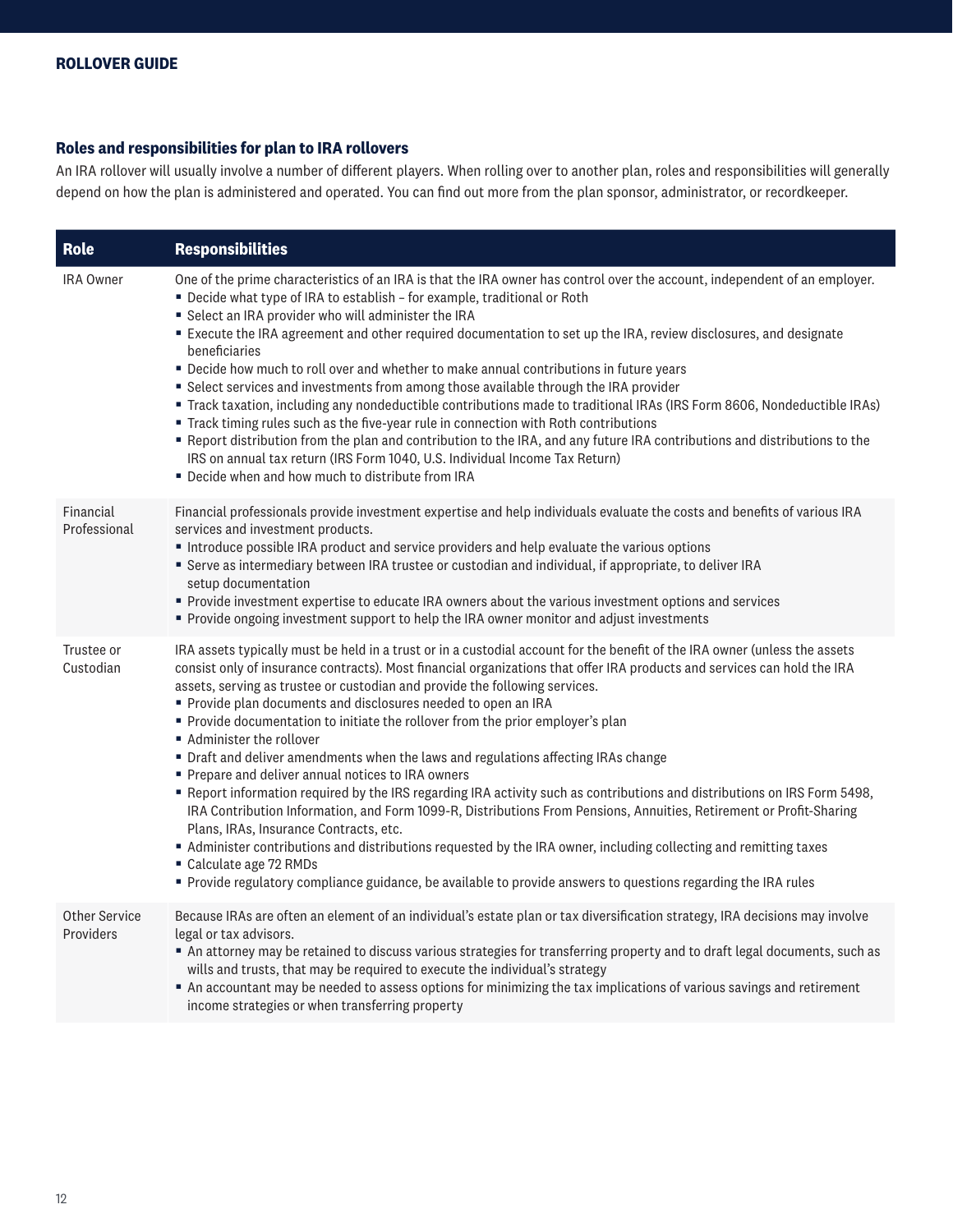# **Rollover taxation rules**

Tax-free rollover from employer plan to IRA or another employer plan – A rollover from an employer-sponsored retirement plan to a traditional IRA or to another employer plan is generally a tax-free movement of assets. Individuals can choose to roll over assets directly to the receiving IRA or employer plan. In a "direct rollover," the check or wire is issued directly to the custodian or trustee of the IRA or other plan to be held for the benefit of the individual. Individuals can also choose to take a distribution from the plan and complete an "indirect rollover" or "60-day rollover" to an IRA or employer plan by redepositing the assets within 60 days following the date of distribution.

There is no income tax withholding on a direct rollover – the assets are moved directly from the plan to the receiving IRA or plan. If the transaction is an indirect rollover (i.e., paid to the individual first), the employer must withhold 20% of the taxable distribution amount. To complete a tax-free 60-day rollover, an individual must make up the 20% withheld when making the rollover into the IRA or plan. If the 20% is not made up, it will be taxable to the individual in the year of distribution and may be subject to the 10% early distribution tax. (Individuals may recover some or all of the 20% withheld when they file their tax return for the year.)

### Tax-free rollovers and transfers among

IRAs – IRA owners can freely move assets directly between IRA trustees or custodians, referred to as a "transfer." IRA owners can also move assets in the form of an indirect rollover. Individuals may conduct only one indirect rollover during any 12-month period, even if they have multiple IRAs? This 12-month restriction does not apply to IRA transfers or to rollovers from employer retirement plans.

Taxable conversion from traditional IRA to Roth IRA – Similarly to the taxable rollover option between an employer plan and a Roth IRA, traditional IRA assets may be moved to a Roth IRA in a taxable transaction referred to as a conversion. This option enables an IRA owner to decide when to pay taxes on certain assets. Owners of traditional IRA accounts should consider the tax ramifications as well as age and income restrictions in regard to executing a conversion from a traditional IRA to a Roth IRA. Effective January 1, 2018, pursuant to the Tax Cuts and Jobs Act (P. L. No. 115-97), a conversion from a traditional IRA, SEP, or SIMPLE to a Roth IRA cannot be recharacterized.<sup>8</sup>

Taxable rollover/conversion from employer plan to Roth IRA – An individual can make a taxable rollover, also known as a conversion, from an employer plan to a Roth IRA. This transaction is taxable because assets in the plan that have not yet been taxed (e.g., employee deferrals, employer-matching and profit-sharing contributions) are moved into an account that only accepts after-tax assets (a Roth IRA). The amount being rolled is taxed in the year it is distributed from the plan. When the assets are ultimately distributed from the Roth IRA, the rollover amount can be taken out tax free. Any additional earnings in the Roth IRA will also be tax free if the distribution is considered a "qualified distribution." The Tax Cuts and Jobs Act mentioned previously (effective January 1, 2018) also prohibits recharacterizing amounts rolled over to a Roth IRA from other retirement plans, such as 401(k) or 403(b) plans. $8<sup>8</sup>$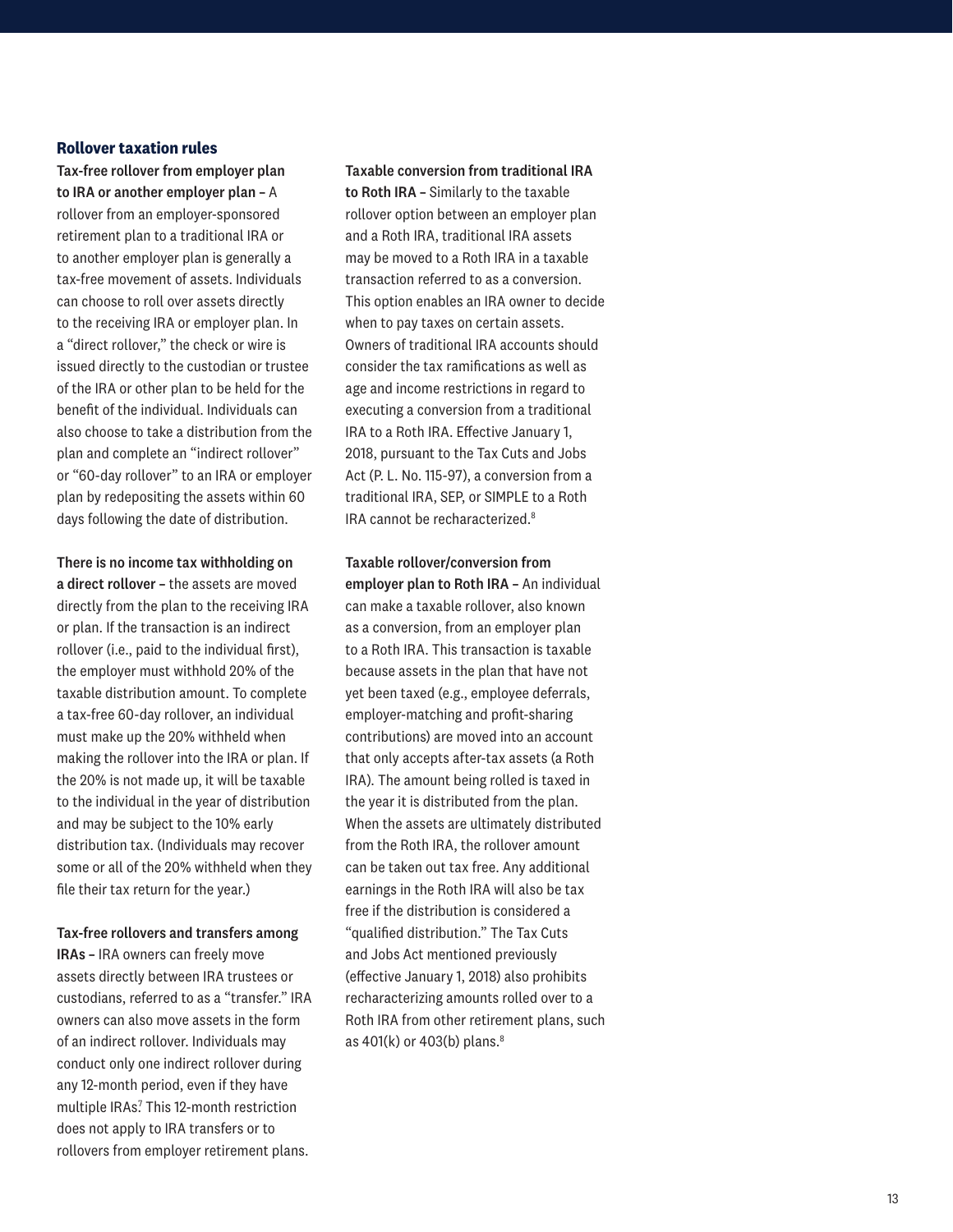# **UNDERSTANDING THE ROLE OF A ROLLOVER IN RETIREMENT INCOME STRATEGIES AND ESTATE PLANNING**

### **Access to IRA or plan assets**

Because retirement plan accounts were designed to help individuals save for retirement, Congress created rules to discourage individuals from withdrawing funds from their IRAs or eligible plan accounts prior to their "retirement" years. The distribution timing rules can have a big impact on how IRAs or eligible plan accounts will be used to fund retirement or other wealth management strategies.

- § **Before age 59½** An additional 10% early distribution tax applies to the taxable portion of any distribution taken prior to age 59½. There are some exceptions to the early distribution tax as highlighted below.
- **After age 59½** Once an individual reaches age 59½, the option to take a distribution at any time continues and the 10% early distribution tax no longer applies.
- **Age 72** The year an individual attains age 72 and every year thereafter, required minimum distributions (RMDs) must be taken from traditional IRAs. But, if the plan permits, RMDs may be delayed past 72, if the assets have been rolled over into another eligible account or remained in your existing plan and you are still employed by the employer.

# **Avoiding the 10% early distribution tax**

A distribution taken prior to age 59½ from a plan or IRA is generally subject to a 10% early distribution tax on the taxable portion of any distribution. This tax is in addition to income tax that may be owed on the distribution. Individuals may avoid the 10% early distribution tax if they qualify for one of the exceptions to the tax listed below.<sup>6</sup> The exceptions noted with an asterisk (\*) are available for IRA distributions but not qualified plan distributions.

- Amount of unreimbursed medical expenses (>7.5% AGI; after 2012, 10% if under age  $65$ <sup>9</sup>
- Health insurance premiums following unemployment \*
- § Disability
- § Death
- Attainment of age 59½
- Qualified higher-education expenses \*
- First-time home purchase (up to \$10,000)\*
- IRS levy (used to satisfy a tax debt)
- Distributions by a qualified Reservist
- § Substantially equal periodic payments

One of the most common techniques used to access IRA and plan assets before age 59½ is to take "substantially equal periodic payments." This option can be used at any age. Under this exception to the 10% tax, IRA owners set up a schedule of "substantially equal" payments. The payments must be made at least annually and must be made for a certain period of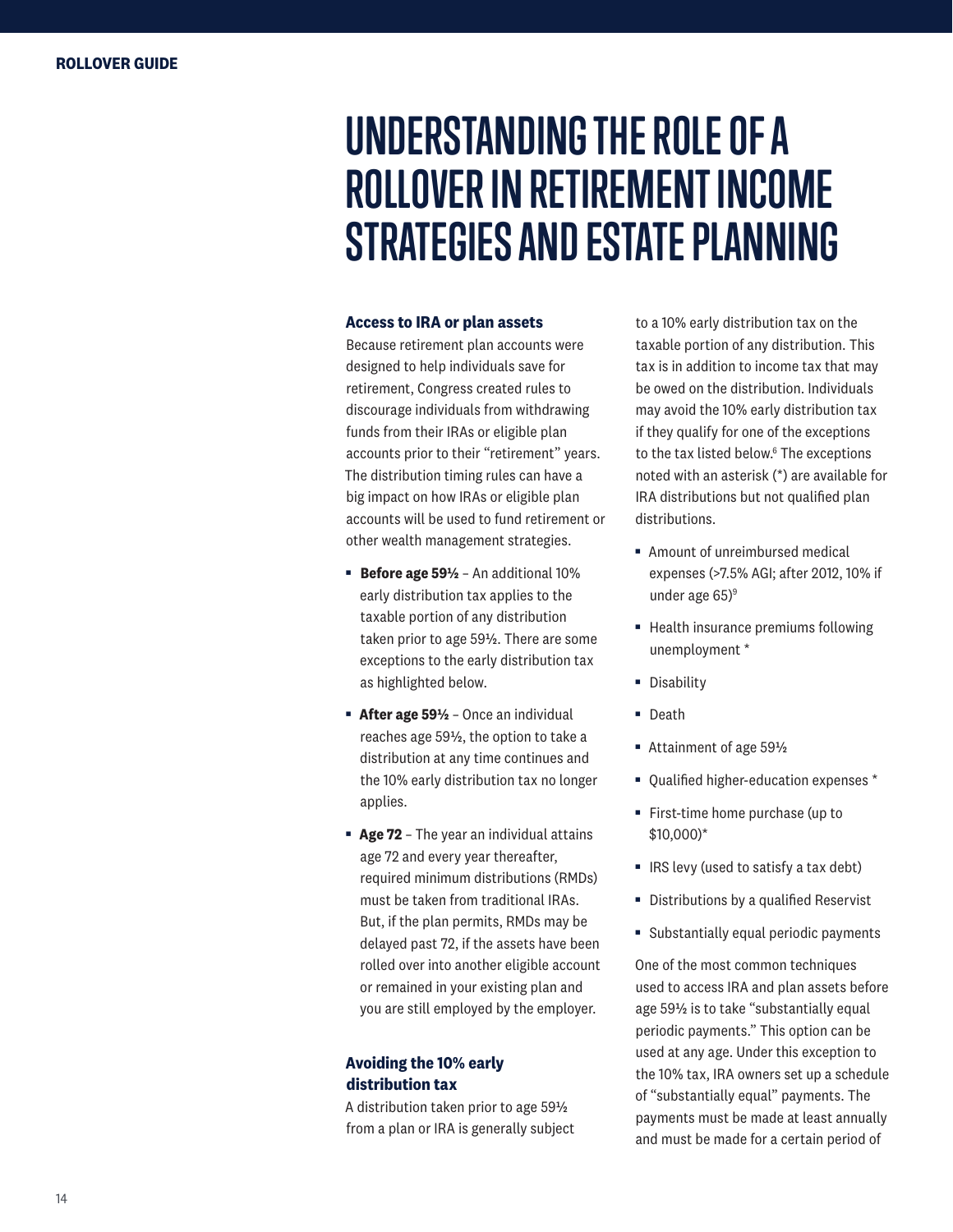time. The amount of each year's payment is typically calculated using one of three methods outlined in IRS guidance: the required minimum distribution method, the annuitization method, or the amortization method.

The plan participant IRA owner must receive a payment at least annually until he or she reaches age 59½ or for five years, whichever period is longer. If the series of substantially equal periodic payments stops or is modified before the end of the minimum payment period, the protection from the 10% tax is lost and the IRA owner will be required to pay the 10% early distribution tax retroactively for the distributions that occurred each year the arrangement was in place, plus interest.

However, if an individual separates from service during or after the calendar year in which they attain age 55, distributions from the employer's plans (but not IRAs) are exempt from the early 10% distribution penalty.

### **RMD rules**

Required minimum distribution (RMD) requirements are an important consideration in any retirement income strategy and may play a role in estate planning. Traditional IRAs must begin disbursing a portion of the IRA each year once an individual reaches age 72. The SECURE Act of 2019 increased the RMD age from 70½ to age 72 for those who turn 70½ in 2020 or later. The IRA owner may delay taking the RMD until April 1 of the following year. It is important to note that when you delay taking your first RMD until

April of the following year, you will take two RMDs in the following year. Each year's RMD is calculated by taking the IRA's prioryear December 31 balance and dividing it by a life expectancy factor, typically based on the age of the IRA owner. The RMD rules determine the minimum payment an IRA owner must take from an IRA each year. Most IRAs will allow the IRA owner to take larger payments than required under the RMD rules.

If an IRA owner fails to take an RMD for a year, a 50% excess accumulation tax applies to the portion of the RMD amount that should have been distributed but remained in the IRA. Although IRA owners are ultimately responsible for calculating and distributing their RMDs, many IRA trustees and custodians automatically calculate the RMD amount for the IRA owner. Those who do not routinely notify IRA owners of the RMD amount must calculate the RMD for the IRA owner upon request.

If you leave your money in your existing plan or roll your assets into another eligible plan, you may be able to delay RMDs past age 72, if you are still employed, depending on the terms of the plan.

### **Inheriting IRA assets**

Subject to the SECURE Act of 2019, when an IRA owner dies, the individual beneficiary named by the IRA owner will be required to draw down his or her entire inherited balance within 10 years. This rule applies regardless of whether RMDs had begun prior to the IRA owner's death. The 10-year rule does not apply to any

portion payable to an "eligible designated beneficiary." An eligible designated beneficiary is any beneficiary who is:

- The surviving spouse
- § A minor child
- A disabled or chronically ill individual, or
- Any person who is less than 10 years younger than the original IRA owner

A spouse beneficiary is not required to take distribution earlier than the date on which the original IRA owner would have attained age 72. In addition, the surviving spouse has the option of converting the inherited IRA to his or her own.

In the case of a minor child, the 10-year rule does not apply until the date the child reaches the age of majority.

The 10-year rule will also apply upon the subsequent death of any eligible designated beneficiary.

Finally, for non-individual beneficiaries such as estates, non-qualified trusts, or charities, the inherited interest must be distributed within five years if the participant dies before the required beginning date or by the remaining single life expectancy of the deceased participant if they died after their required beginning date.

For additional information, please refer to the SECURE Act provisions available at www.irs.gov or consult your tax advisor.

If the trustee or custodian permits, a beneficiary may move inherited IRA assets into a separate inherited IRA. This is a new IRA established with inherited IRA documents and funded with a transfer of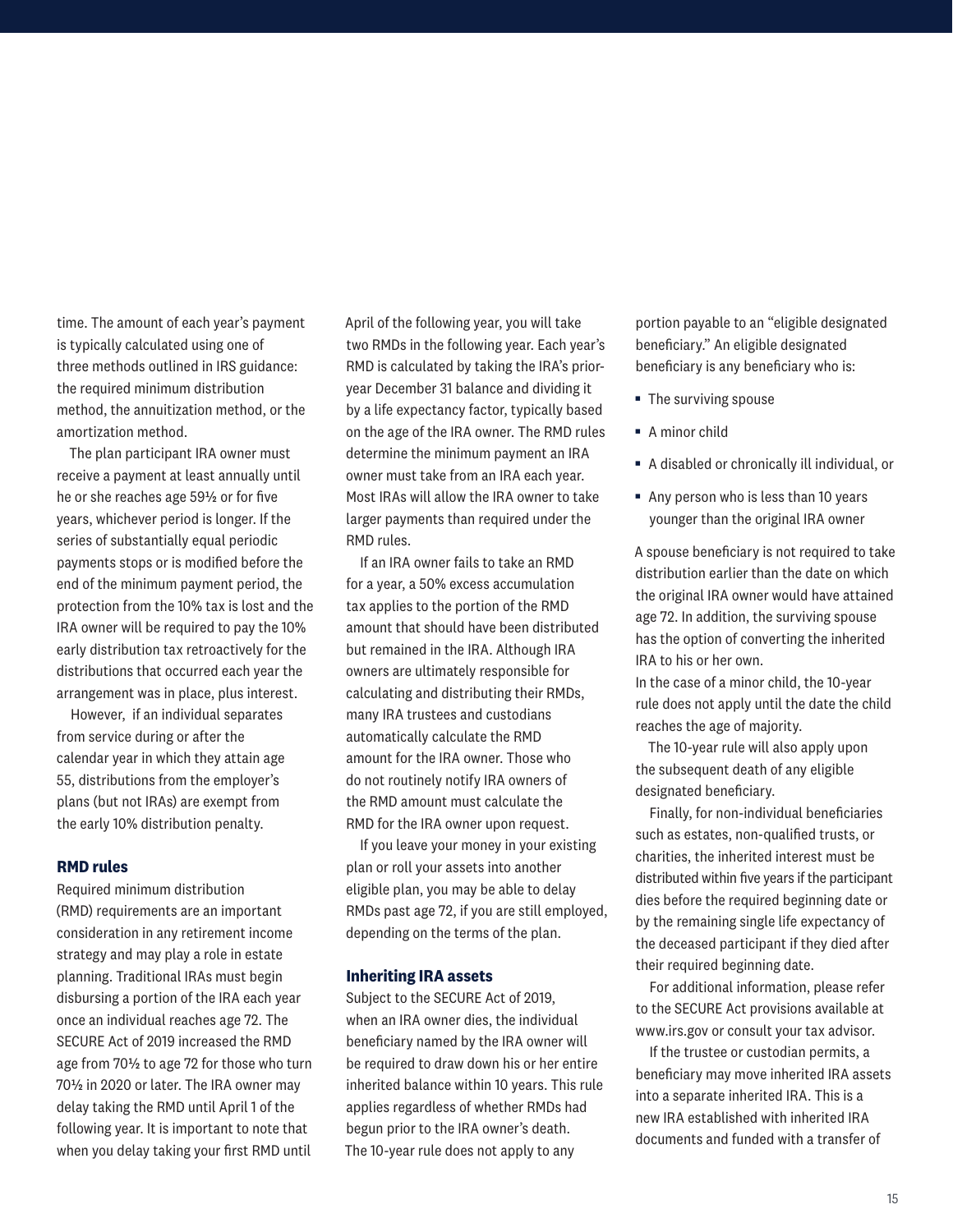inherited assets after the death of the IRA owner. Individuals who inherit assets from employer plans may also be able to directly roll assets into an inherited IRA.

Traditional IRA assets will be included in the beneficiary's taxable income in the year the distribution is received (excluding any basis created by nondeductible contributions). The taxation of Roth IRA distributions will vary depending upon whether the distribution is "qualified" (i.e., the Roth IRA satisfied the five-year aging requirement). Qualified distributions will be tax free to beneficiaries. If a distribution is not qualified, the earnings portion of the distribution will be taxable to the beneficiary, but the amount representing the original Roth contributions will be tax free.

# **Stretch IRA**

Previously, inherited IRAs could be distributed over the course of the beneficiary's lifetime which could result in significantly reducing the tax consequences of such distributions. Referred to as a "stretch IRA," this distribution strategy allowed the IRA owner to take the minimum payment required and leave as much of the IRA balance as possible invested for as long as possible to grow tax deferred. With careful beneficiary planning, the IRA distributions could be stretched over a significant number of years across multiple generations. However, the SECURE Act of 2019 has eliminated this strategy for nonspouse beneficiaries.

# **Trusts and estates as IRA beneficiaries**

IRA owners have the option to name a trust, a charity, or an estate as the IRA beneficiary. Naming a trust as beneficiary enables the IRA owner to dictate to some extent how the IRA assets will be disbursed after their death. These arrangements are sometimes referred to as "trusteed IRAs." Trusts are also used in some estate planning strategies to minimize the impact of estate taxes. Some IRA owners choose to name their estate as their beneficiary. The assets would then be handled according to the terms of the IRA owner's will.

If an estate, trust, or other entity that is not a person, such as a charity, becomes an IRA beneficiary, it has more limited payment options than a person would have. In addition to taking a lump sum payment, if death occurred before the IRA owner was required to begin RMDs, a beneficiary who is not a person generally must take distributions under the five-year rule. If death occurred after RMDs were required to begin, a beneficiary that is not a person may take life expectancy payments based on the decedent's remaining life expectancy. There are exceptions for certain types of qualified trusts, which have an option to take life expectancy payments if the IRA holder died before January 1, 2020 or the 10-year rule if they die after December 31, 2019. The tax rules and legal implications of naming estates and trusts as beneficiaries can be complex. Tax or legal advisors will

often be needed to create the necessary legal documentation to implement an individual's particular strategy.

# **Trusteed IRAs**

A Trusteed IRA, also known as an Individual Retirement Trust (IRT), is a trust account that integrates IRA retirement savings goals with estate planning objectives. For tax purposes, a Trusteed IRA is treated the same as any other IRA. The difference between an IRT and a custodial IRA stems from how the IRA assets are handled when an IRA owner dies. With a typical custodial IRA, an IRA owner's beneficiary takes full control of the inherited IRA assets upon the death of the IRA owner. The beneficiary determines when and how much will be distributed from the IRA, so long as the beneficiary takes at least the minimum annual payment dictated by the Internal Revenue Code.

In a Trusteed IRA, the IRA assets will be disbursed by the trustee according to a schedule or a set of conditions defined by the IRA owner prior to their death. The IRA owner and his or her attorney will usually work with the IRA trustee to draft a beneficiary designation and trust agreement that will dictate how the IRA assets will be distributed, subject to the minimum payment requirements under the Internal Revenue Code. There are a variety of scenarios in which this level of control over IRA distributions may be appealing to an IRA owner. Some examples include IRA owners who want to: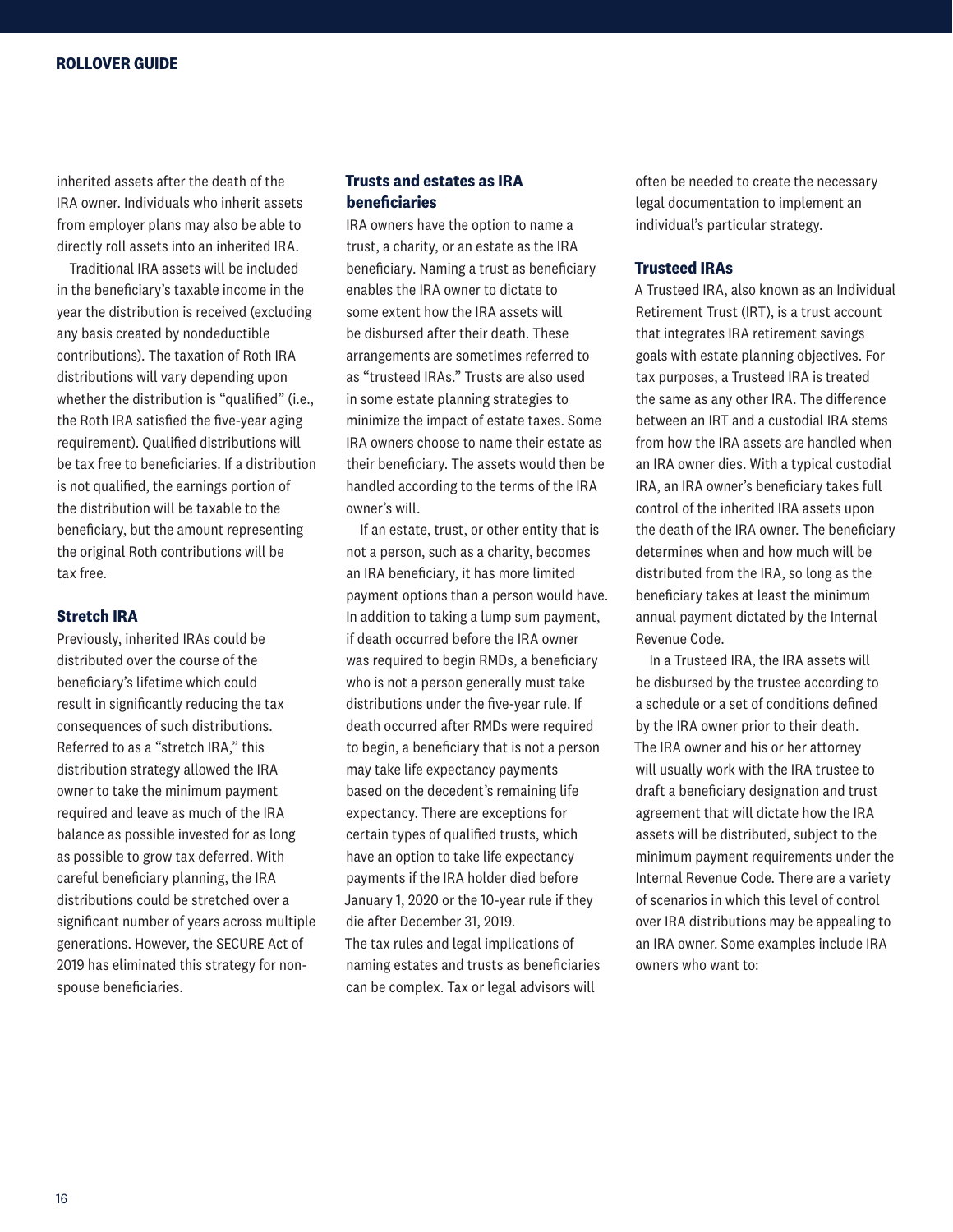- Create a plan to handle the financial needs of minor children or a dependent with special needs
- Set certain conditions on the receipt of IRA assets (e.g., attaining a certain age, completing college) subject to IRS distribution requirements
- Provide financial support to a surviving spouse while ensuring the remaining assets pass to the children of a prior marriage

IRA owners should carefully weigh the benefits along with the costs of a Trusteed IRA. Trust documents and customized beneficiary designations will need to be created, usually by tax and legal professionals. There will also be trustee fees associated with administering the IRA.

### **Summary**

Deciding what to do with assets saved in an employer-sponsored retirement plan is one of the most important financial decisions a worker will make. For more information about distribution options, check out some of the Internal Revenue Service and Department of Labor resources listed in the Appendix

B – Links to Additional Rollover Resources. Refer to the Glossary of Terms (Appendix A) for definitions of common technical terms that may appear in marketing and educational materials relating to plan distribution options.

As with any important financial decision, an individual should consider seeking professional assistance. Financial advisors with investment expertise, as well as plan sponsors and tax and legal advisors, can provide valuable support to individuals who want to learn more about plan distribution options.

#### **Footnotes**

- 1 "The US Retirement Market, Second Quarter 2021." Investment Company Institute September 2021, https://www.ici.org/research/stats/retirement
- 2 "Employee Tenure Summary." U.S. Bureau of Labor Statistics, U.S. Bureau of Labor Statistics, 22 Sept. 2016, www.bls.gov/news.release/tenure.nr0.htm.
- 3 US Census Bureau, Merarys Ríos. "Nation's Older Population to Nearly Double." The United States Census Bureau, 6 May 2014, America Counts Staff, "2020 Census Will Help Policymakers Prepare for the Incoming Wave of Aging Boomers," 10 Dec 2019, https://www.census.gov/library/stories/2019/12/by-2030-all-baby-boomers-will-be-age-65-or-older.html
- 4 "The US Retirement Market, Second Quarter 2021." Investment Company Institute Sep, 2021, https://www.ici.org/research/stats/retirement
- 5 "Retirement Topics: Termination of Employment." Internal Revenue Service, 27 Sep. 2021, https://www.irs.gov/retirement-plans/plan-participant-employee/retirementtopics-termination-of-employment
- 6 "Retirement Topics Exceptions to Tax on Early Distributions." Retirement Topics Tax on Early Distributions | Internal Revenue Service, 29 Dec. 2017, www.irs.gov/retirement-plans/plan-participant-employee/retirement-topics-tax-on-early-distributions.
- 7 Rollovers of Retirement Plan and IRA Distributions | Internal Revenue Service, 16, Aug, 2021, https://www.irs.gov/retirement-plans/plan-participant-employee/rollovers-ofretirement-plan-and-ira-distributions
- 8 IRA FAQs | Internal Revenue Service, 19.Aug, 2021, https://www.irs.gov/retirement-plans/retirement-plans-faqs-regarding-iras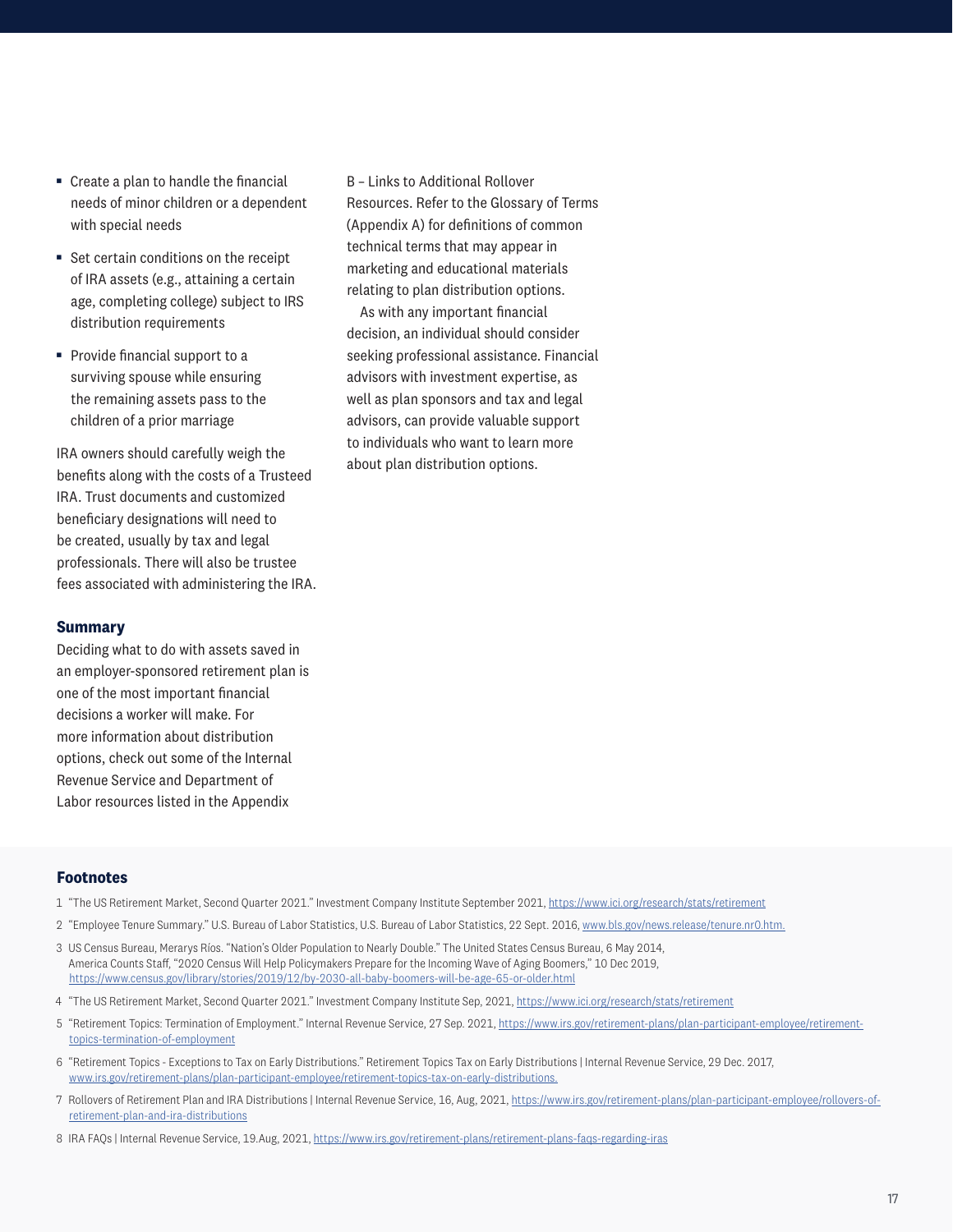# **APPENDIX A – GLOSSARY OF TERMS**

**Beneficiary** – A person or entity chosen by the IRA owner or retirement plan participant to inherit the assets after the individual dies

**Roth Conversion** – A taxable movement of assets from a pre-tax account (e.g., traditional IRA or 401(k) plan) to a Roth IRA or Roth 401(k) account, resulting in current inclusion in income for tax purposes

**Early Distribution** – A distribution taken prior to age 59 1/2 resulting in an additional 10% tax penalty

**Excess Accumulation** – An account owner or beneficiary who fails to take a required distribution for a year is subject to a 50% tax on the portion of the amount that should have been distributed but was not

**Excess Contribution** – An amount that exceeds the annual contribution limit for the year or another contribution limit imposed on an IRA or employersponsored retirement plan

**Fiduciary** – An individual or entity who provides investment advice on or manages an employee benefit plan and its assets must, under the Employee Retirement Income Security Act of 1974 (ERISA), act prudently and in the sole interests of plan participants, and handle plan assets properly

**Five-Year Rule** – Requires a beneficiary to distribute 100% of the IRA or plan account by December 31 of the year containing the fifth anniversary of the account owner's death

**Inherited IRA** – An IRA that is set up and maintained in the name of the deceased account owner for the benefit of the beneficiary

**IRA** – An Individual Retirement Arrangement (IRA) is a personal savings account or annuity that provides tax advantages for setting aside money for retirement

**Life Expectancy** – Used to measure the maximum number of years over which an account owner or beneficiary is allowed to take distributions (IRS life expectancy tables are included in IRS Publication 590-B, Distributions from Individual Retirement Arrangements)

**Qualified Distribution** – A distribution from a Roth IRA or a designated Roth account in a 401(k), 403(b), or governmental 457(b) plan that will be tax-free because it is made after the account owner has met a five-year holding period and has turned age 59½, become disabled, or died (or for Roth IRAs only, meets the first-time homebuyer exception)

**Recharacterization** – Treating a current-year contribution made to one type of IRA as having been made to a different type of IRA. Beginning in tax year 2018, recharacterization of a Roth conversion is no longer allowed

**Required Beginning Date** – The date by which required minimum distributions must begin: April 1 of the year following the year in which the account owner attains age 72

### **Required Minimum Distribution (RMD)** –

An amount that must be distributed to the account owner each year beginning with the year the account owner attains age 72

**Rollover** – A distribution from an IRA or retirement plan that is moved directly or indirectly within 60 days to a receiving IRA or retirement plan

**Roth IRA** – An IRA that accepts only nondeductible (after-tax) annual contributions and provides tax-free earnings if distributions are qualified; may accept rollovers from other Roth IRAs and pre-tax assets and designated Roth account assets from employersponsored retirement plans

**Traditional IRA** – The original IRA (also called an ordinary or regular IRA) to which annual contributions are generally tax-deductible; may accept rollovers from other traditional IRAs and employer-sponsored plans

**Transfer** – A tax-free movement of assets directly between IRAs of the same type

**Withholding** – Amount that a payer of an IRA or retirement plan distribution withholds from a taxable distribution and remits to the IRS as a pre-payment of income tax on the distribution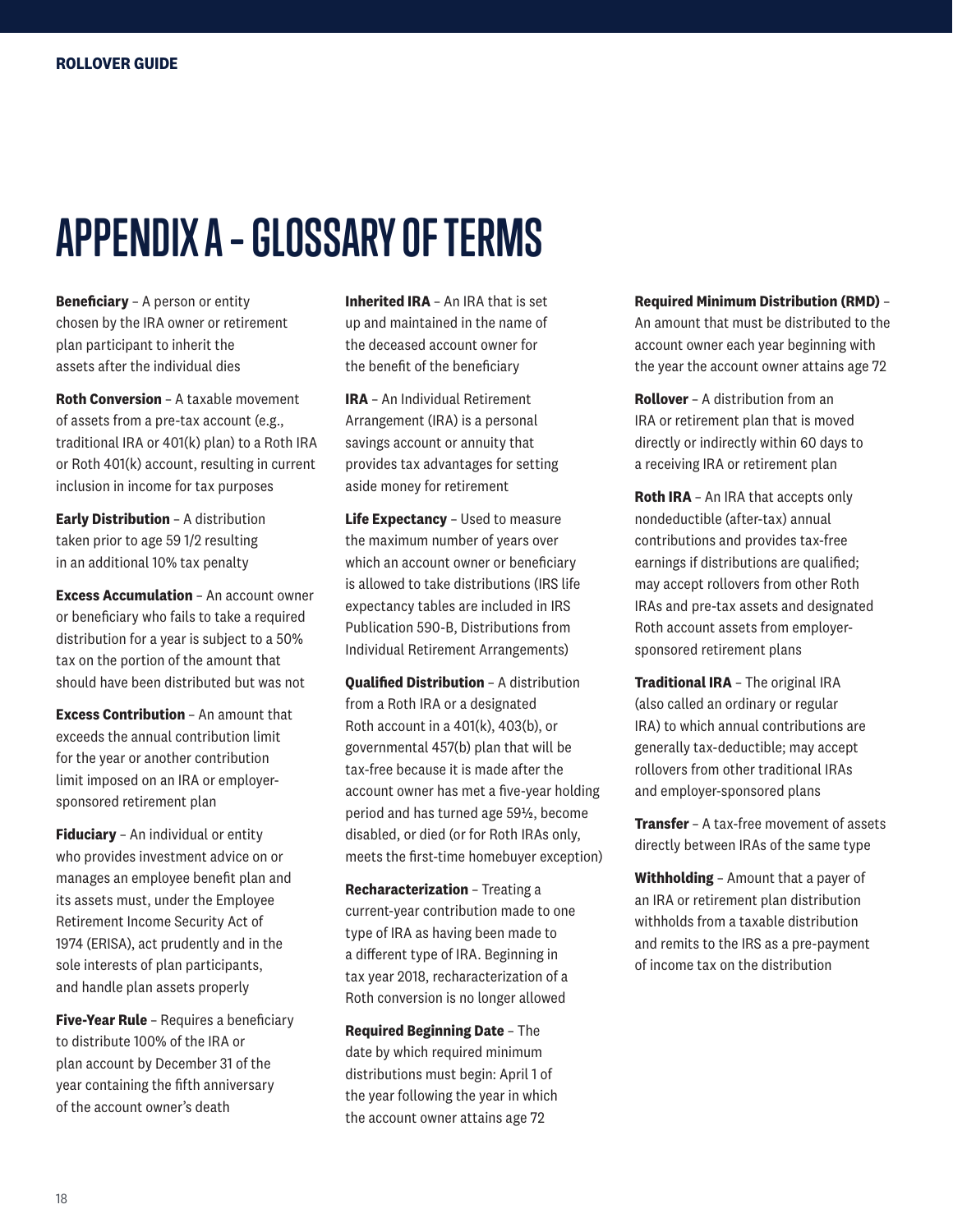# **APPENDIX B – LINKS TO ADDITIONAL ROLLOVER RESOURCES**

# **IRS resources**

- § Publication 590-A, Contributions to Individual Retirement Arrangements A publication that covers the rules regarding contributions to traditional and Roth IRAs, as well as the rollover and conversion rules http://www.irs.gov/pub/irs-pdf/p590a.pdf
- § Publication 590-B, Distributions from Individual Retirement Arrangements A publication that covers the rules regarding distributions from traditional and Roth IRAs, as well as the rules for required minimum distributions and IRA beneficiaries http://www.irs.gov/pub/irs-pdf/p590b.pdf
- § IRS Rollover Chart An at-a-glance summary of all eligible rollovers between retirement plans and IRAs http://www.irs.gov/pub/irs-tege/rollover chart.pdf
- § Traditional and Roth IRA Comparison Chart An at-a-glance comparison chart of the similarities and differences between traditional and Roth IRAs http://www.irs.gov/Retirement-Plans/Traditional-and-Roth-IRAs
- § Required Minimum Distributions for IRA Beneficiaries A summary of the distribution options for spouse, non-spouse, and non-individual beneficiaries https://www.irs.gov/retirement-plans/plan-participant-employee/retirement-topics-required-minimumdistributions-rmds

# **Department of Labor resources**

- § Retirement Toolkit A publication and a timeline provided by the DOL, the Social Security Administration, and the Centers for Medicare and Medicaid Services to help individuals understand the issues to consider when deciding when to retire https://www.dol.gov/sites/dolgov/files/ebsa/about-ebsa/our-activities/resource-center/publications/retirement-toolkit.pdf
- § Savings Fitness: A Guide to Your Money and Your Financial Future A guide to assist individuals in learning about retirement plans and setting financial and retirement goals https://www.dol.gov/sites/dolgov/files/ebsa/about-ebsa/our-activities/resource-center/ publications/savings-fitness.pdf
- § What You Should Know About Your Retirement Plan An overview of the information a plan is required to disclose to employees and participants https://www.dol.gov/sites/default/files/ebsa/about-ebsa/our-activities/resourcecenter/publications/what-you-shouldknow-about-your-retirement-plan.pdf
- § Top 10 Ways to Prepare for Retirement Short, helpful hints to assist individuals in preparing for retirement, with links to more information https://www.dol.gov/sites/dolgov/files/ebsa/about-ebsa/our-activities/resource-center/publications/top-10-ways-to-preparefor-retirement.pdf
- Taking the Mystery Out of Retirement Planning A guide to assist individuals in calculating how much to save for retirement and planning for expenses in retirement https://www.dol.gov/sites/default/files/ebsa/about-ebsa/ouractivities/resource-center/publications/takingthe-mystery-out-of-retirement-planning.pdf

# **LPL resources**

■ For questions about your rollover options and other issues, please contact your financial advisor for assistance.